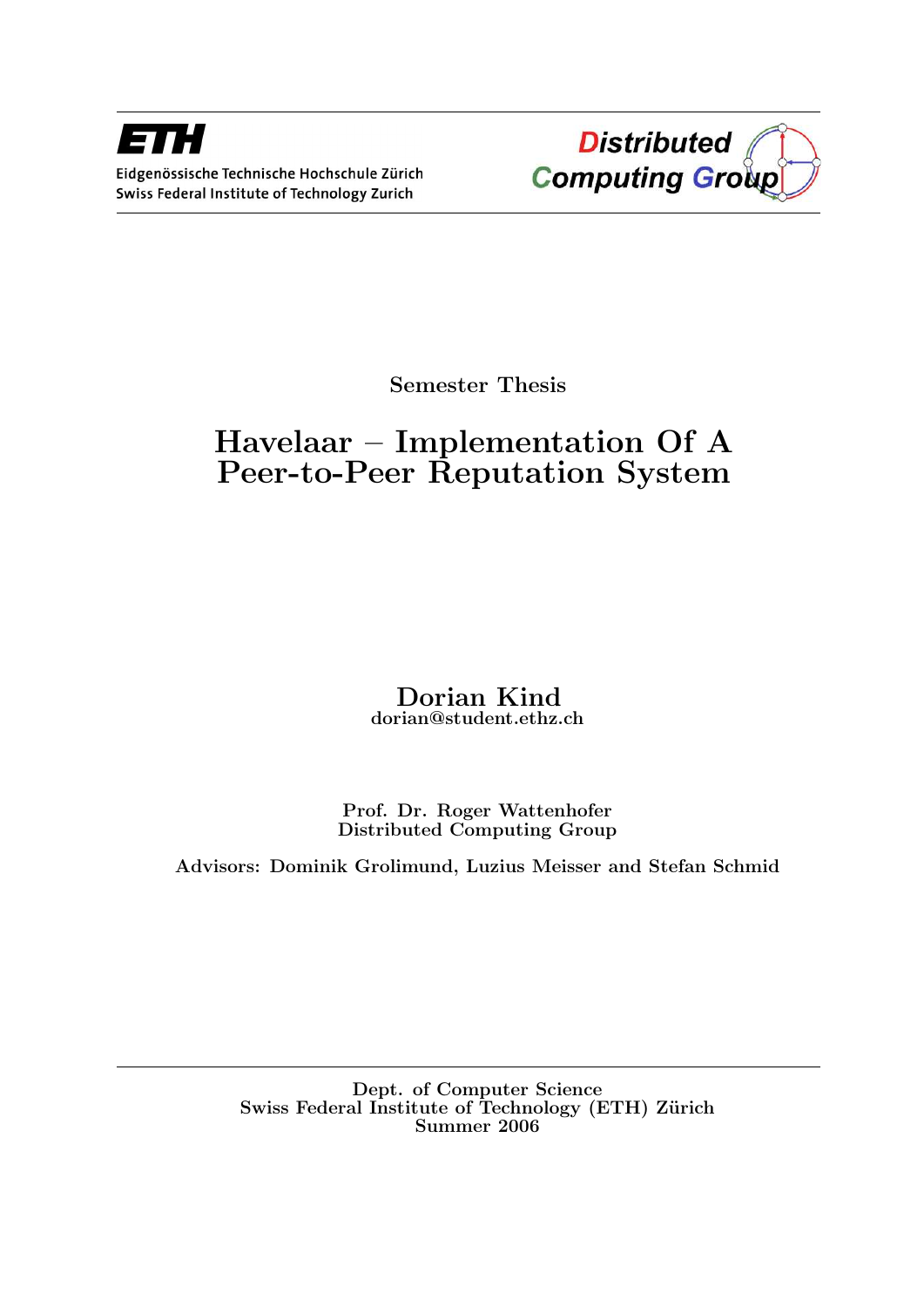# Contents

| 1        |                         | Introduction        |                                   | 3                       |  |  |  |  |  |  |  |  |  |
|----------|-------------------------|---------------------|-----------------------------------|-------------------------|--|--|--|--|--|--|--|--|--|
| $\bf{2}$ |                         | <b>Related Work</b> |                                   | $\overline{\mathbf{4}}$ |  |  |  |  |  |  |  |  |  |
|          | 2.1<br>Deployed Systems |                     |                                   |                         |  |  |  |  |  |  |  |  |  |
|          |                         | 2.1.1               |                                   | $\overline{4}$          |  |  |  |  |  |  |  |  |  |
|          |                         | 2.1.2               |                                   | $\overline{4}$          |  |  |  |  |  |  |  |  |  |
|          |                         | 2.1.3               |                                   | $\overline{5}$          |  |  |  |  |  |  |  |  |  |
|          |                         | 2.1.4<br>Credence   |                                   | 6                       |  |  |  |  |  |  |  |  |  |
|          | 2.2                     |                     |                                   | 6                       |  |  |  |  |  |  |  |  |  |
|          |                         | 2.2.1               | DHT-based Reputation Systems      | 6                       |  |  |  |  |  |  |  |  |  |
|          |                         | 2.2.2               | Models Based on Virtual Currency  | 6                       |  |  |  |  |  |  |  |  |  |
|          |                         | 2.2.3<br>Other      |                                   | 7                       |  |  |  |  |  |  |  |  |  |
| 3        |                         | Havelaar            |                                   | 7                       |  |  |  |  |  |  |  |  |  |
| 4        | Implementation          |                     |                                   |                         |  |  |  |  |  |  |  |  |  |
|          | 4.1                     |                     |                                   | 8                       |  |  |  |  |  |  |  |  |  |
|          | 4.2                     |                     |                                   | 9                       |  |  |  |  |  |  |  |  |  |
|          |                         | 4.2.1               | ReputationCenter.java             | 9                       |  |  |  |  |  |  |  |  |  |
|          |                         | 4.2.2               |                                   | 9                       |  |  |  |  |  |  |  |  |  |
|          |                         | 4.2.3               |                                   | 9                       |  |  |  |  |  |  |  |  |  |
|          |                         | 4.2.4               |                                   | 10                      |  |  |  |  |  |  |  |  |  |
|          |                         | 4.2.5               |                                   | 10                      |  |  |  |  |  |  |  |  |  |
|          |                         | 4.2.6               |                                   | 10                      |  |  |  |  |  |  |  |  |  |
|          |                         | 4.2.7               |                                   | 10                      |  |  |  |  |  |  |  |  |  |
|          | 4.3                     |                     |                                   | 11                      |  |  |  |  |  |  |  |  |  |
|          | 4.4                     |                     |                                   | 11                      |  |  |  |  |  |  |  |  |  |
|          | 4.5                     |                     |                                   | 11                      |  |  |  |  |  |  |  |  |  |
|          | 4.6                     |                     | Distributing the Upload Bandwidth | 12                      |  |  |  |  |  |  |  |  |  |
| 5        |                         | Analysis            |                                   | 13                      |  |  |  |  |  |  |  |  |  |
| 6        |                         | Conclusions         |                                   | 18                      |  |  |  |  |  |  |  |  |  |
|          | 6.1                     | Havalaar.           |                                   | 18                      |  |  |  |  |  |  |  |  |  |
|          | 6.2                     |                     |                                   | 18                      |  |  |  |  |  |  |  |  |  |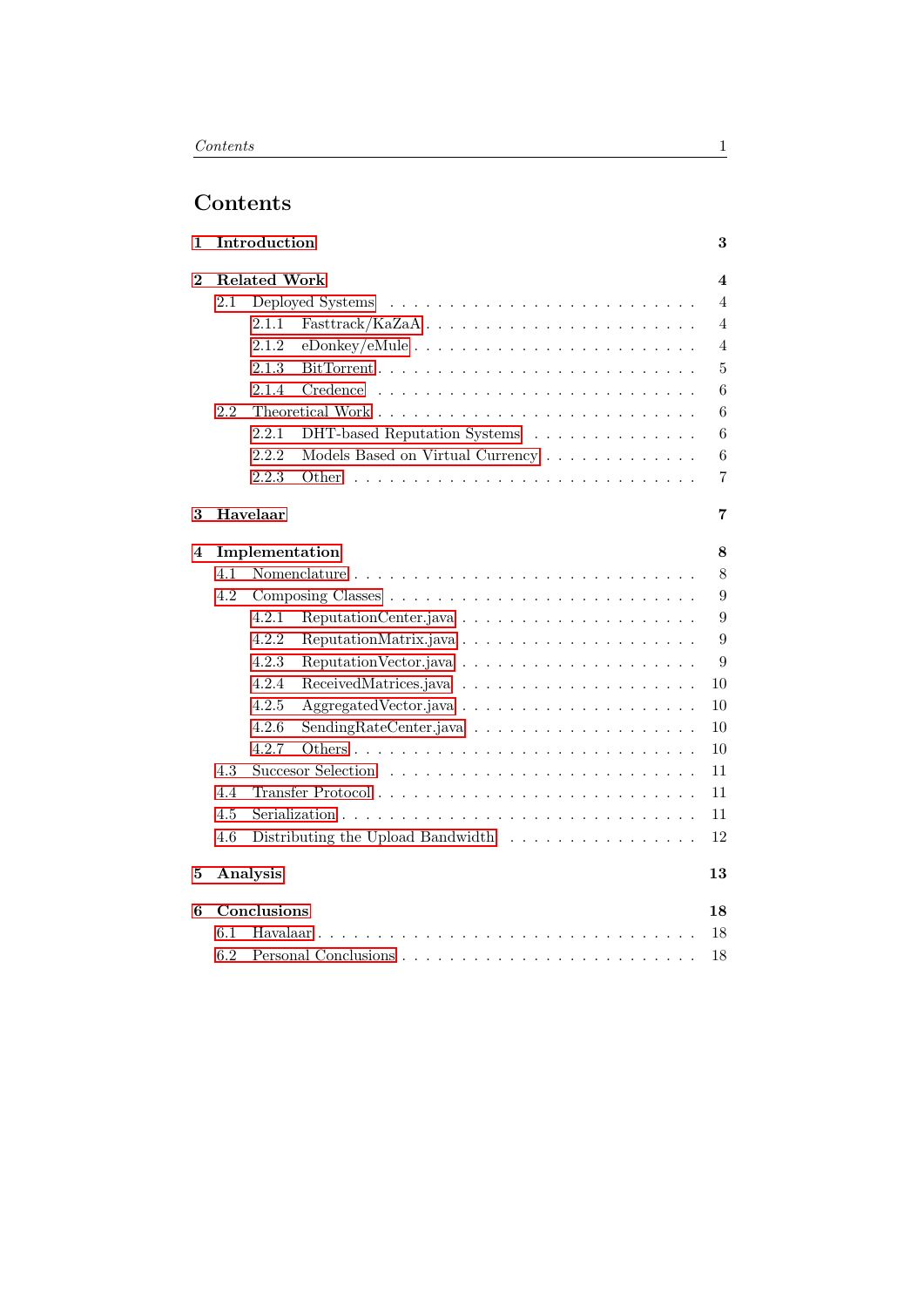# Havelaar – Implementation Of A Peer-to-Peer Reputation System

Dorian Kind

September 20, 2006

## Abstract

In this thesis, we discuss the implementation of a reputation system called Havelaar. The aim of Havelaar is to provide incentives for contributing in a peer-to-peer network, namely the new peer-to-peer overlay network Kangoo, which is currently being developed at ETH Zürich. First some general properties and problems of designing such a reputation system are shown, and we discuss related work in this area. Then we take a look at Havelaar itself and – more specifically – at its actual implementation into Kangoo.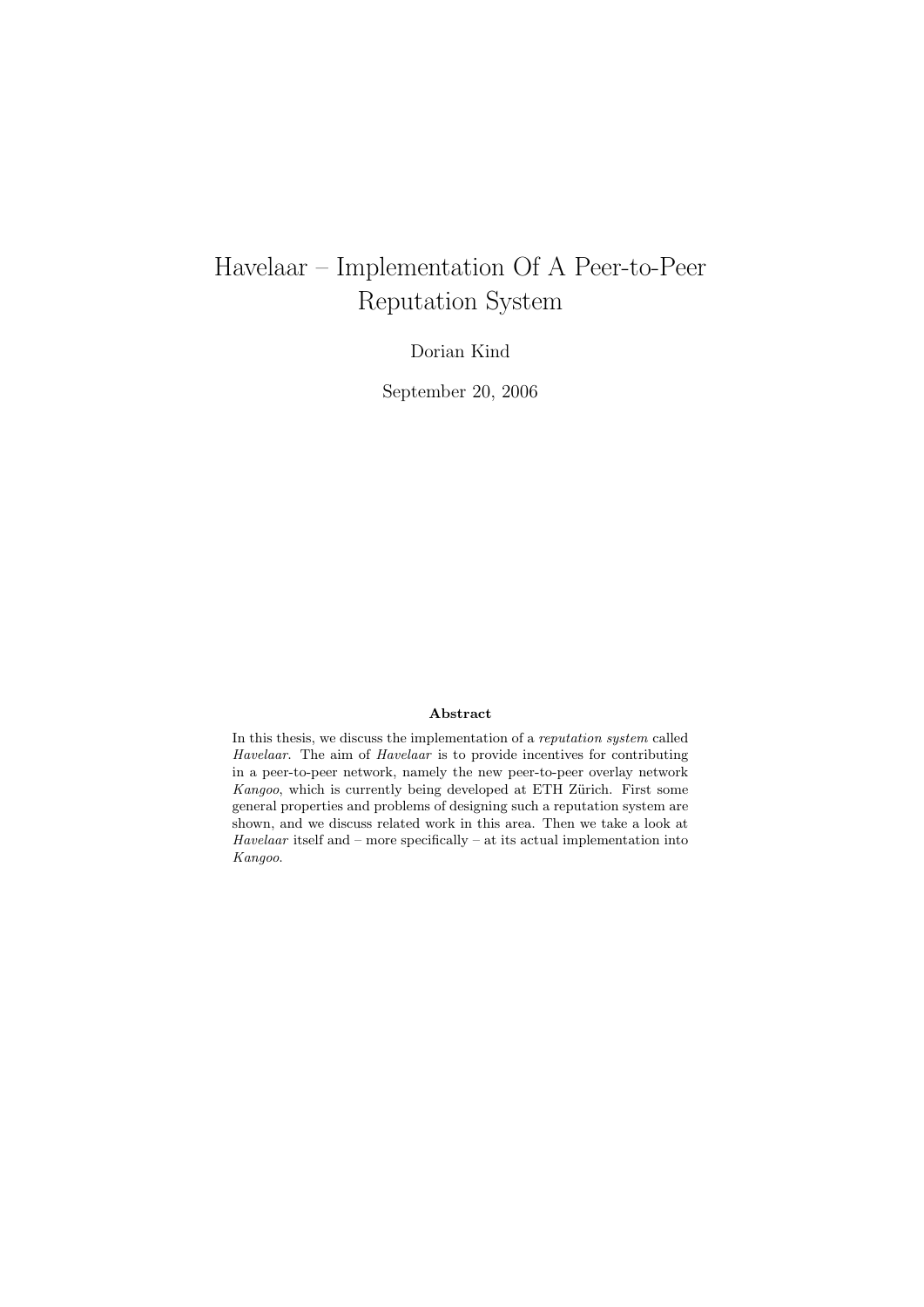# <span id="page-3-0"></span>1 Introduction

There are two modes of establishing our reputation: to be praised by honest men, and to be abused by rogues. It is best, however, to secure the former, because it will invariably be accompanied by the latter.

—- Charles Caleb Colton (1780–1832), English cleric and writer

When the first large-scale and publicly visible peer-to-peer networks began to surface (one of the earliest and most notable example being the now infamous and defunct Napster network), little thought was given about providing a mechanism for rewarding contribution (i.e. uploading content to the network). The paradigm change from the traditional server/client model to a flexible, userpowered peer-to-peer network was already great enough for the time being.

As these networks diversified and rapidly gained popularity, however, it became apparent that so-called freeloaders or "leeches" could hamper the development of peer-to-peer technology by driving away other users. Freeloaders are nodes which download regularly, but offer little or no upload capacity. [\[Free00\]](#page-20-0) has done an early analysis of the Gnutella peer-to-peer network, showing that nearly 70% of all users share no files at all and thus never contribute. If no discrimination is made against this sort of behavior, a network is likely to become slow for all users, first because much of the total bandwidth is consumed by these nodes who offer no upload, second because contributing users are driven off.

Thus techniques that might provide incentives for contributing to a peerto-peer network gained interest and became the subject of increased research. While the basic requirements of such system are seemingly simple, practical applications have been unsatisfactory so far. Fairness and anonymity are hard to balance, and the inherently anarchistic traits of a true peer-to-peer network make it difficult to establish trust between nodes.

In this article, we wish to give an overview of an efficient reputation system that overcomes these problems and provides each node in the network with a global view of reputation: Havelaar. Havelaar is implemented as part of the Kangoo architecture, a modern peer-to-peer overlay network developed in the Distributed Computing Group at ETH Zürich, that will become available to the general public later in 2006. See [\[Kang05\]](#page-20-1) for more information regarding Kangoo.

The thesis is structured as follows: First, we try to give an overview of related work, namely what kind of reputation systems are already in use in operating peer-to-peer networks, and what theoretical work has been done. The next section introduces Havelaar and explains its design. Then we will discuss the actual implementation of Havelaar. In "Analysis" we provide some data gained from simulating Havelaar in small scale. Finally we draw our conclusions in the last section and try to look at Havelaar's future.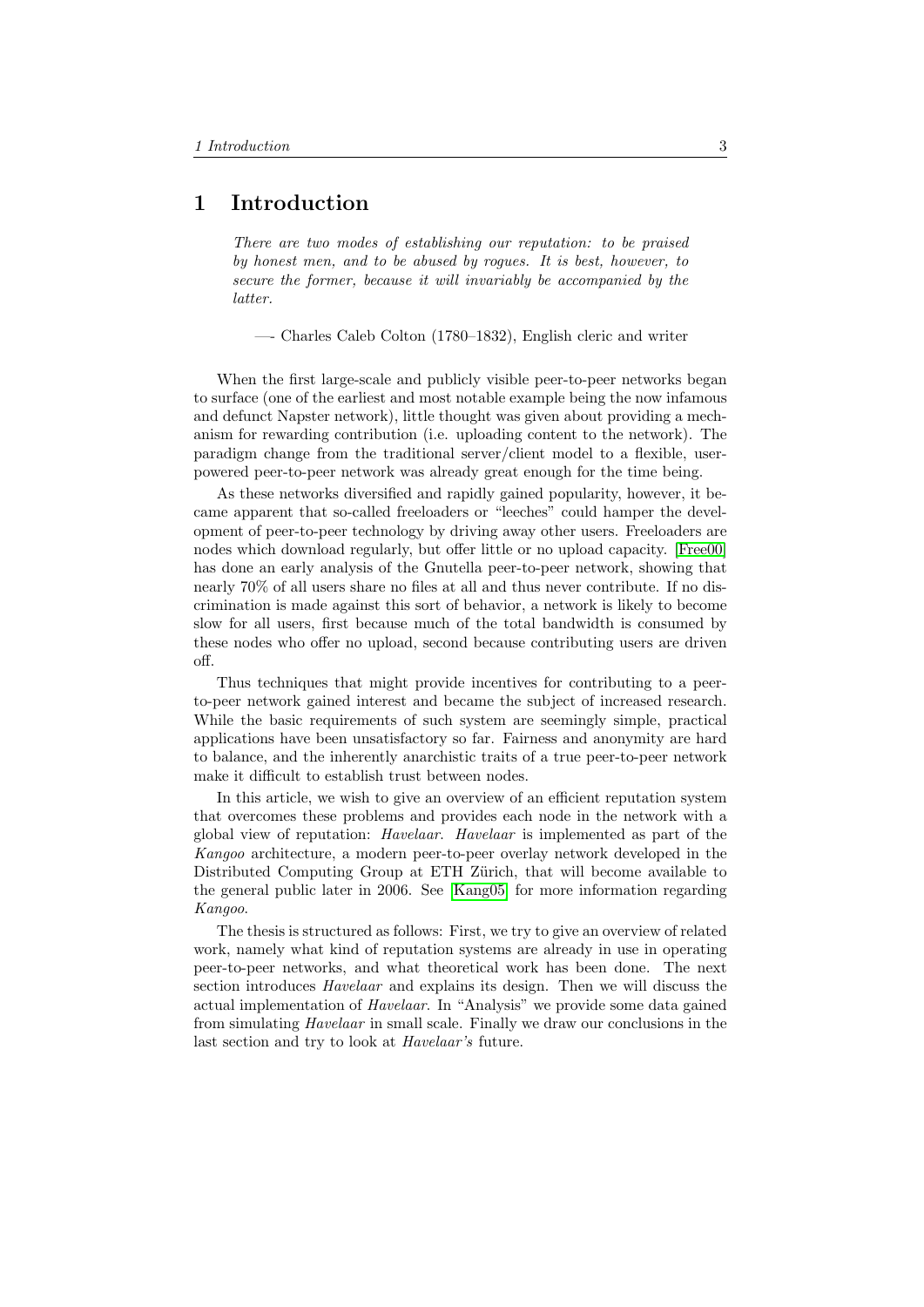# <span id="page-4-0"></span>2 Related Work

# <span id="page-4-1"></span>2.1 Deployed Systems

In this section we take a quick glance at what existing peer-to-peer networks have done in the field of providing upload incentives. Of the more popular networks, only few utilize some sort of contribution monitoring, and of those, none is a truly global system – one in which every node has an approximate view of the reputation values of all nodes.

#### <span id="page-4-2"></span>2.1.1 Fasttrack/KaZaA

Fasttrack remains to be one of the most popular peer-to-peer networks. It appeared in early 2001, timed just right to supersede Napster after its forced end. Fasttrack, respective its original client "KaZaA"<sup>[1](#page-4-4)</sup>, supported many new features for a peer-to-peer network, most notably the ability to download different segments of a file simultaneously from different nodes.

Kazaa also tried to reward uploaders for the first time. The mechanism used is called "Participation Level" and relies only on a locally computed value. The formula used is as follows:

Participation Level =  $\frac{\text{Uploads in Megabytes}}{\text{Downloads in Megabytes}} * 100,$ 

where the maximum level is 1000. There is also a special provision for socalled "integrity rated" files, which are a kind of user-approved files for ensuring reliable metadata and detecting fake files; "integrity rated" files have their size counted doubly when uploaded. The participation level value is sent to each node that a given node wishes to download from, where it determines its position in the remote node's download queue.

As the participation level is computed and stored locally (although encrypted), and then sent to other nodes, this system is obviously very prone to cheating nodes. One of the first such practices allowed a malicious node to download massive amounts of data from itself, thus quickly increasing its participation level. Next it became possible to save a node's participation level when it was a high value and restore it later on. When the aforementioned encryption was finally broken, clients could set their participation level to whatever value they please<sup>[2](#page-4-5)</sup>, rendering the whole system next to useless.

#### <span id="page-4-3"></span>2.1.2 eDonkey/eMule

eDonkey is, like Fasttrack, one of the second generation peer-to-peer networks. It features parallel downloads, a robust hashing system for identifying files, provides upload incentives and is primarily known for its vast selection of files and slow but reliable downloads. It is estimated that several million eDonkey nodes are online at any given time, making it still one of the largest networks to exist. It is not a pure peer-to-peer application, but relies instead on central servers that act as global index of files and negotiate file transfers.

<span id="page-4-4"></span><sup>1</sup><http://www.kazaa.com/>

<span id="page-4-5"></span><sup>2</sup>See<http://www.khack.com/> for an example.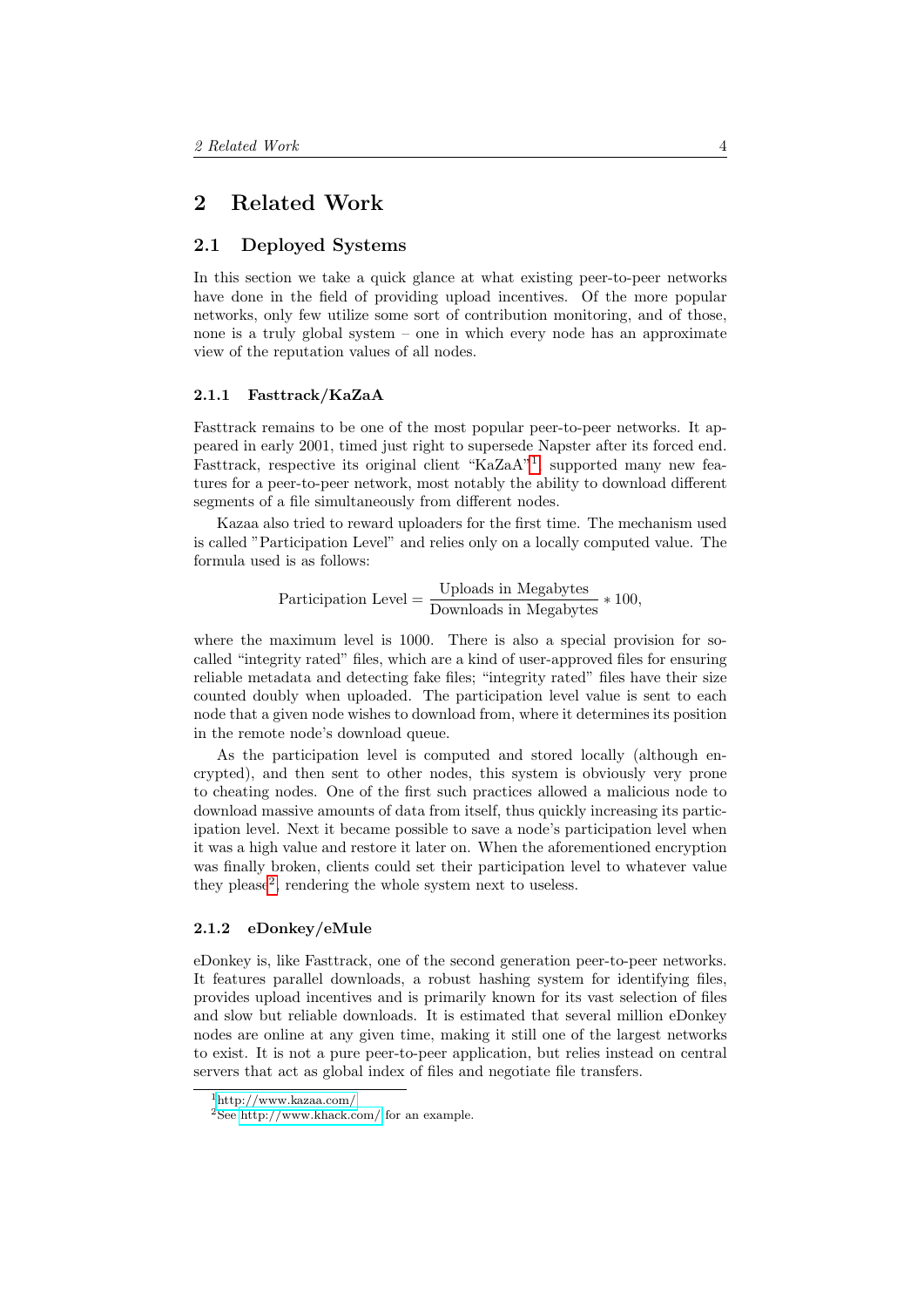The reputation mechanism in eDonkey, first implemented in the open-source client eMule[3](#page-5-1) (but not supported by all clients), is pretty straightforward. It depends on a value called "Credit Modifier", which is calculated in every interaction between two nodes that exchange data. The value is defined as

> $\text{Ratio1} = \frac{\text{Unloaded Data} * 2}{\text{Downloaded Data}}$  $Ratio2 = \sqrt{Unloaded Data + 2}$

 $Credit$  Modifier = min ${Ratio1, Ratio2}$ 

and may not be lower than 1 or higher than 10. The Credit Modifier is stored for every remote node that a given node has transferred data to or from. It determines how fast a node moves forward in another node's upload queue.

As the Credit Modifier – or reputation – value is not stored locally, but on remote nodes and individually calculated for each two different nodes, it is much more difficult to attack than in the Fasttrack case. The downside of this system is that reputation is only relative to a given pair of nodes. A newly joining node will regard all other nodes as having the same reputation. On the other hand, a node that was a major contributor to the network loses all of it reputation if it installs a new client, as Credit Modifiers are cryptographically bound to a specific client.

#### <span id="page-5-0"></span>2.1.3 BitTorrent

BitTorrent<sup>[4](#page-5-2)</sup> has quickly gained popularity since its introduction a few years ago, and some internet traffic analyzer groups have claimed it is today responsible for quite a considerable amount of all internet traffic – estimates go up to as high as 35%. BitTorrent is not directly comparable to most other peer-topeer networks, as it offers no search capabilities whatsoever, but is designed to distribute single files, announced by so-called trackers, as quickly as possible. BitTorrent is one of the few peer-to-peer applications that have gained some corporate acceptance, with companies such as RedHat using BitTorrent to ease the load on their download servers.

The reputation system used in BitTorrent has some similarities to the Credit Modifiers of eMule. It is no global system, in the sense that the reputation relationship is unique for every two nodes that interact, and in addition it is unique for every file (or collection of files) that is downloaded. The mechanism is a form of the classic, game-theoretic "tit for tat" strategy, which is believed to be the optimal behavior for its specific domain (the "iterated prisoner's dilemma").

Tit for tat in BitTorrent's sense means for a node to always upload to those remote nodes that provide the best download rates. As all nodes in a BitTorrent swarm compete for the same file, this is a simple and highly efficient method of providing an upload incentive. See [\[Bit03\]](#page-20-2) for a detailed description of the algorithm.

[\[Mech05\]](#page-20-3) has done an in-depth analysis of the tit for tat strategy with regard to peer-to-peer networks and BitTorrent in particular.

<span id="page-5-1"></span><sup>3</sup><http://www.emule-project.net/>

<span id="page-5-2"></span><sup>4</sup>[http://www.bittorrent.com/](http://www.bittorrent.com/index.html)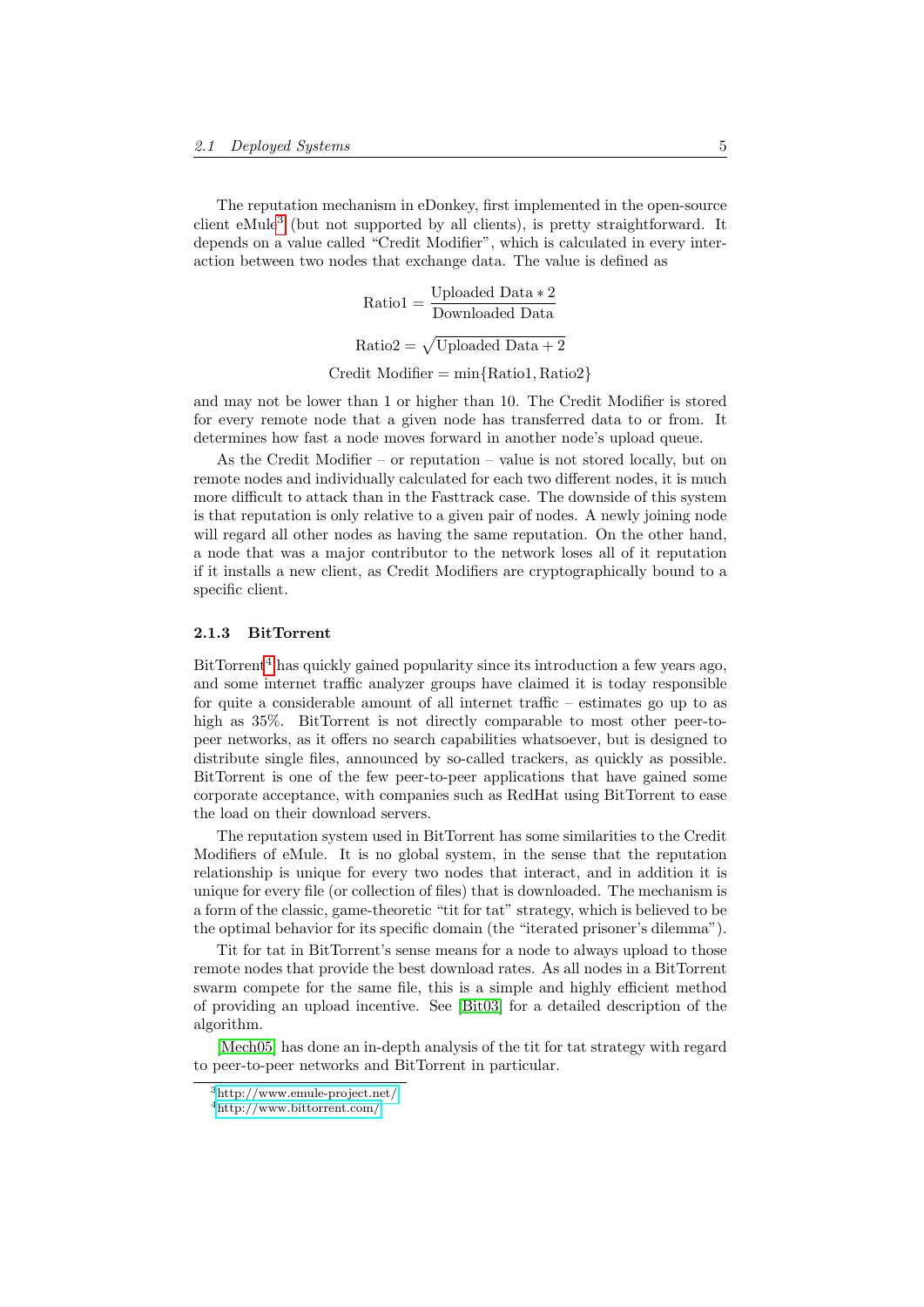#### <span id="page-6-0"></span>2.1.4 Credence

 $C$ redence<sup>[5](#page-6-4)</sup> is insofar different from the above examples as that it is not a peerto-peer network of its own, but instead intended as an add-on to existing ones. At the time of writing, the only supported network was Gnutella. We should also note that the main target of Credence is not to rate nodes, but shared objects inside the network. Nevertheless it has an interesting mechanism to this end. Credence calculates a reputation value for a given object by collecting votes from randomly chosen other nodes which possess the object. It constructs a correlation graph to find nodes that tend to judge objects in a similar fashion as itself. See [\[Cred05\]](#page-20-4) for the full algorithm.

Credence is an ongoing project and has some promising properties, especially regarding reliability of reputation. Still, the message overhead associated with every lookup (collecting votes from a sizeable part of the network) make Credence probably not very well suited for a node reputation system.

## <span id="page-6-1"></span>2.2 Theoretical Work

There has already been a considerate amount of research into this newly emerging subject. Some of the approaches taken include:

## <span id="page-6-2"></span>2.2.1 DHT-based Reputation Systems

As most recent peer-to-peer networks already form some sort of distributed hash table for their overlay structure, it seems natural to store reputation values in it, too. Say a node u makes an observation about another node v. It then stores the appropriate reputation value at the location in the DHT corresponding to  $v$ 's address. Of course, measures have to be taken to ensure that  $v$  cannot set its reputation value itself. This method is very simple and difficult to attack, as a malicious node  $u$  would either have to gain control over another node  $r$ , which is responsible for u's reputation, or alternatively collude with many different other nodes in order to increase its reputation.

Unfortunately, this system also has its drawbacks. Performing a DHTlookup every time a node needs the reputation of another node or wants to update it can prove to be quite expensive and a strain on the network [\[Rep04\]](#page-20-5). Additionally, we have to think about leaving nodes. A machine that leaves the network has to somehow preserve the reputation values of the node(s) it is responsible for, probably by sending them to its closest neighbor. One could mitigate this problem by storing reputation values at multiple locations, but this brings up the new problem of keeping the reputation values of a single node consistent across the network.

#### <span id="page-6-3"></span>2.2.2 Models Based on Virtual Currency

A somewhat different approach on implementing contribution incentives is not to try and record an individual peer's uploads, but to provide nodes with a form of virtual currency, which they can use to "pay" for their downloads. In this fashion, nodes that upload frequently gain more "money" than nodes which do

<span id="page-6-4"></span><sup>5</sup><http://www.cs.cornell.edu/people/egs/credence/>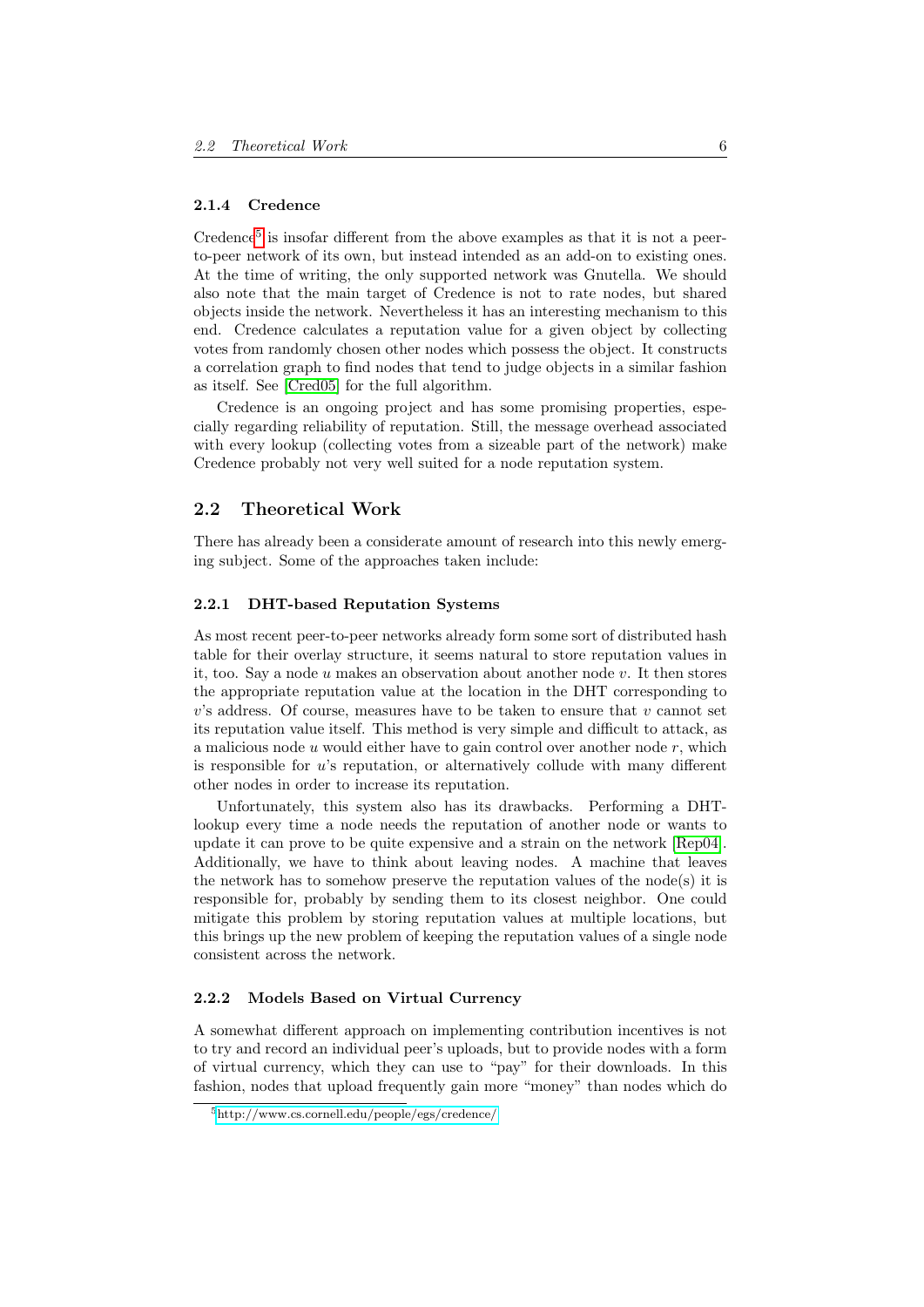not. That money can then be used to download more content, or  $-$  alternatively – to download faster than users with little contribution and money.

[\[Curr05\]](#page-20-6) proposes such a model, where nodes can produce their own coins by performing a CPU-intensive task (finding collisions on a hash function, to be specific) and then spending them. Coins are signed by every node which possesses them at some point. To prevent double-spending of coins, every coin is "re-minted" once in a while by a central authority. If a coin is spent multiple times by a malicious node, it will also appear multiple times in the re-minting process, where it is easy to identify the cheating peer by looking at the signature history of the offending coins.

The system is elegant and probably well-suited for certain network applications, for example a distributed computing grid, where nodes can pay for utilizing resources of other nodes or for doing task that they wish not to perform themselves. However, it appears less ideal for a reputation system for a number of reasons. First, all payments and thus all file transfers involve publickey cryptographic calculations, which tend to be rather expensive. Second, the size of a coin grows each time it is spent, meaning communication cost can also get quite high if there is no frequent re-minting. The re-minting process itself needs a central, trust-worthy authority which is susceptible to attacks. Finally, as every peer can produce its own coins (providing each node with a fixed starting amount may seem more sensible, but then nodes could just spend that money and rejoin with a new identity), peers with large CPU capacities are preferred.

#### <span id="page-7-0"></span>2.2.3 Other

In general terms, if a node in a peer-to-peer network is not able to make enough direct observations of other nodes' contribution of its own, then it has to somehow take into account *indirect* observations from other peers. Such systems (which the aforementioned DHT-based models are a part of) are well-known today for its usage in auction sites such as eBay, and are called reciprocitybased or reputation systems. These systems are inherently jeopardized by the phenomenon of false reports [\[Coop03\]](#page-20-7). Usually one tries to overcome this problem by establishing a *network of trust*, such that observations are weighted by the reputation of the observer. However, there is need for an infrastructure to exchange the second-hand observations, usually done by requesting them immediately before a transaction or by flooding them through the network. Both approaches result in significant communication costs and are ill-suited for a network with lots of transactions. In the Kangoo network, storing and retrieving a single file may result in 500 transactions with different peers, so there has to be some other way to provide nodes with reputation values of other nodes.

# <span id="page-7-1"></span>3 Havelaar

Here we wish to give a short overview of Havelaar. For more details, including analysis of the algorithms, please see [\[Have06\]](#page-20-8) and [\[Have06b\]](#page-20-9).

Havelaar was designed specifically for Kangoo. One of its central design features is that nodes do not poll for the reputation of another node (by looking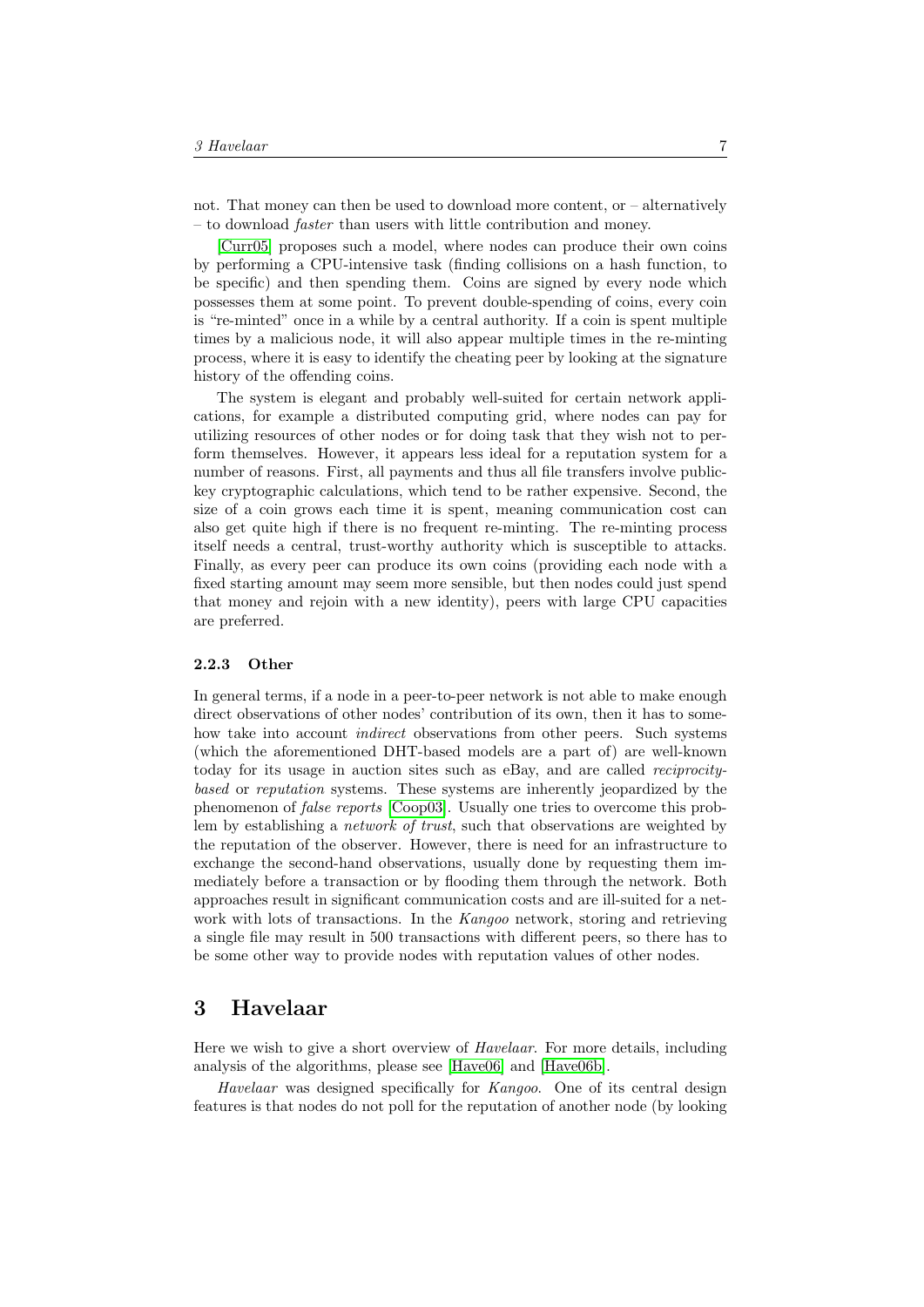it up in the DHT or querying a central authority, for example), but they already are in possession of the reputation of most other nodes at any given moment. Havelaar also avoids the problems associated with networks of trust by omitting them altogether. Instead a node  $u$  that has benefitted from another node  $v$ reports the reputation gained by  $v$  to a set of successors that is determined by a hash function over its own address. As the hash function is known, every receiving node can check if the sender was legitimate. To ensure that reputation values are spread through the entire network, a node aggregates all observations from its predecessors before preceding to send the values to its own successors. Thusly, a node (or more specifically, a storage node, as other nodes do not upload) is always in possession of the data it needs to compare the reputation of nodes that want to download from itself and can distribute its upstream bandwidth accordingly.

In more precise terms: A peer  $u$  puts all the observations it makes about other nodes into a vector  $\vec{o}_0$ . An observation is any transaction in which u downloads a fragment form another node, and is calculated as size(fragment) ∗ transfer speed. In each round,  $u$  sends a message containing its own observations (i.e.  $\vec{o}_0$ ), the aggregated observations of its k predecessors, which they made during the last round (denoted as  $\vec{\sigma}_1$ ), the aggregated observations of its k predecessors' own k predecessors  $(\vec{\sigma}_2)$  from two rounds ago, and so forth. The message thus consists of a matrix  $O := [\vec{a}_0, ..., \vec{a}_{r-1}]$ . When a node receives a matrix  $O := [\vec{o}_1, ..., \vec{o}_r]$  (note that the indices have changed because a new round has started) from a predecessor, it aggregates those observations into its own, local reputation matrix and updates its contribution vector  $\vec{c}$ , which it uses to determine the actual reputation of a remote node. Currently, the contribution vector holds just the sum of all observations for a given node, but one could also envision the introduction of an aging factor, so that observations from previous rounds are weighted less than those of the current round. It is clear that the vectors form previous rounds aggregate an exponentially growing numbers of observations, and that the oldest observations lie r rounds in the past.

It is also worth to note that in Havelaar, a node u increases the contribution value, or reputation, of a remote peer  $v$  after downloading a fragment from it, but it *does not* decrease that value if u uploads a fragment to  $v$ . This may be regarded as not being the fairest solution, but the designers of Kangoo explicitly state that they do not wish to provide any disincentives to downloading in the network.

# <span id="page-8-0"></span>4 Implementation

This section discusses the actual implementation of Havelaar. We introduce the different modules and its functionalities and review some of the design choices. Havelaar is written in Java (version 1.5), as is Kangoo, and consists of about 2'000 source lines of code.

## <span id="page-8-1"></span>4.1 Nomenclature

A node or peer is a single Kangoo node that is uniquely identified by its node id, and is either a storage node (a node that satisfies certain requirements regarding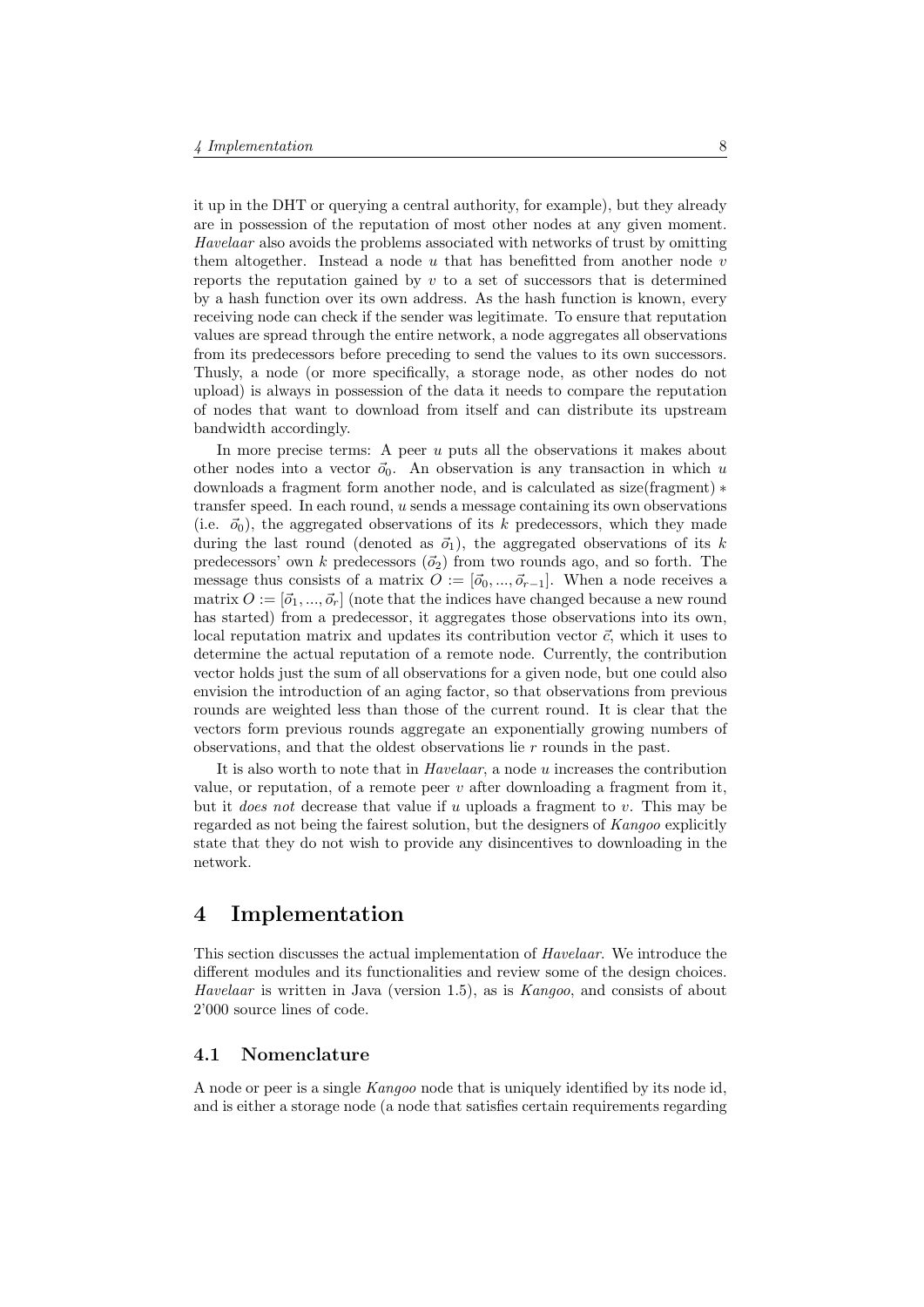uptime and free disk space and stores fragments), a super node (a node with good network connectivity that is assigned additional routing tasks) or a client node. There can be multiple nodes running simultaneously on the same machine. A machine is identified by its machine id. A user is the person running one or multiple nodes and is identified by its user id. Havelaar tracks the reputation of individual users, so that a user logging in from another node or machine still profits from its gained reputation.

## <span id="page-9-0"></span>4.2 Composing Classes

#### <span id="page-9-1"></span>4.2.1 ReputationCenter.java

The reputation center is the heart of the *Havelaar* system. It allocates resources, starts the sending rate center and is responsible for keeping the reputation matrix up to date. It also saves its state, including all reputation values, to a preferences file on exiting and reads them back when restarting. As there is no continuous work to do, we chose not to create a separate thread for the reputation center, but to register it with the Kangoo scheduler and run every 30 seconds or so.

The reputation center keeps track of its successors and predecessors and allows only matrix transfers from clients who

- have sent a request with a valid certificate,
- are in the set of valid predecessors; i.e. the hash function applied to the sender's machine id returns a list which includes the receiving node's id,
- and have not already sent a matrix in the same round.

At the start of each round, the reputation center serializes its own reputation matrix and sends it to its successors.

#### <span id="page-9-2"></span>4.2.2 ReputationMatrix.java

This is the abstraction of the matrix which consists of the reputation vectors from the current and the last  $(r - 1)$  rounds. It provides functions to add a new observation, to get the reputation value of a given user id, to merge the received matrices into the local one, to serialize the matrix (which calls the serialize function of all the vectors and concatenates the resulting byte arrays) and to construct one from its serialized form (again by calling the appropriate constructor of the vectors). Also, it contains a dirty flag to indicate that the matrix has been modified and that the reputation center should update its contribution vector.

#### <span id="page-9-3"></span>4.2.3 ReputationVector.java

A reputation vector is a vector in which all reputation values of a given round are stored. Internally, the vector is represented as a hash table. As standard Java hash tables can only store objects, not primitive types, much space would be wasted by utilizing them. Instead, we chose to use a hash map implementation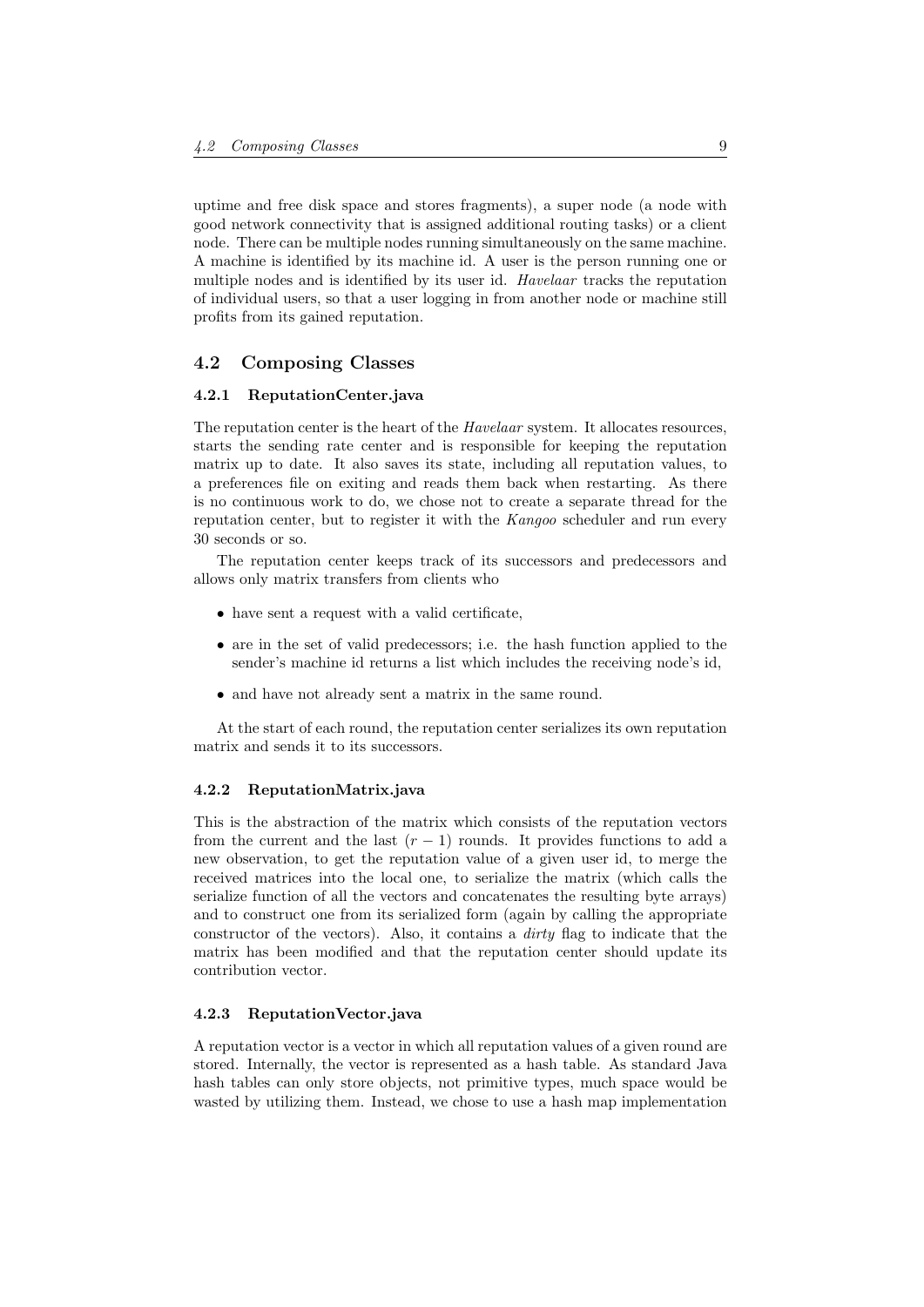from the GNU Trove<sup>[6](#page-10-4)</sup> project, which offers support for primitive types and and claims performance benefits over the Java-supplied classes<sup>[7](#page-10-5)</sup>. We use this hash table to map user ids (which can be represented as ints) to their reputation value.

This class provides functions to add an observation, to get the reputation value of a given user id, to serialize the values to a byte array and construct a new vector from the array. The vector gets locked for the duration of the serialization as observations might be added from a different thread meanwhile.

## <span id="page-10-0"></span>4.2.4 ReceivedMatrices.java

This is the class which holds the received matrices from a node's predecessors. Every round, it first checks for suspicious entries by comparing all observations for a given user and looking for spikes, which are discarded. It then aggregates the observation values into a single matrix and merges it with the local reputation matrix.

## <span id="page-10-1"></span>4.2.5 AggregatedVector.java

This class is a subclass of ReputationVector and stores the aggregated reputation values, that is the union of all values of the past  $r$  rounds. It corresponds to the contribution vector  $\vec{c}$  mentioned in the previous description of Havelaar. Every time the reputation matrix is marked as dirty (by adding a new observation), the aggregated vector gets updated the next time the reputation center is scheduled to run. AggregatedVector provides additional functionality that divides the reputation values into percentiles, so that every user id can be assigned a percentile his reputation value lies in. This percentile value is then used in the bandwidth distribution mechanism.

#### <span id="page-10-2"></span>4.2.6 SendingRateCenter.java

The sending rate center is the main interface to the rest of Kangoo. When an upload of a fragment to another node is initiated, Kangoo requests a sending rate from the center, passing the receiving node's user id and its desired rate. If there still is enough upload bandwidth available, a sending rate instance is returned, whose main purpose is to provide a function getRate(), which returns the actually assigned rate. As other uploads finish and new ones start, getRate() will return different values during the transfer, so it gets called for every packet to send.

#### <span id="page-10-3"></span>4.2.7 Others

There are some other minor and supporting classes, namely the *Havelaar* related messages HavelaarPutRequest.java, HavelaarPutAccept.java and HavelaarPutDeny.java; the handlers for the actual reputation matrix transfer (HavelaarPutHandler.java and HavelaarGetHandler.java) and two different sending

<span id="page-10-4"></span><sup>6</sup><http://trove4j.sourceforge.net/>

<span id="page-10-5"></span><sup>7</sup>See<http://trove4j.sourceforge.net/performance.shtml> for some benchmarks.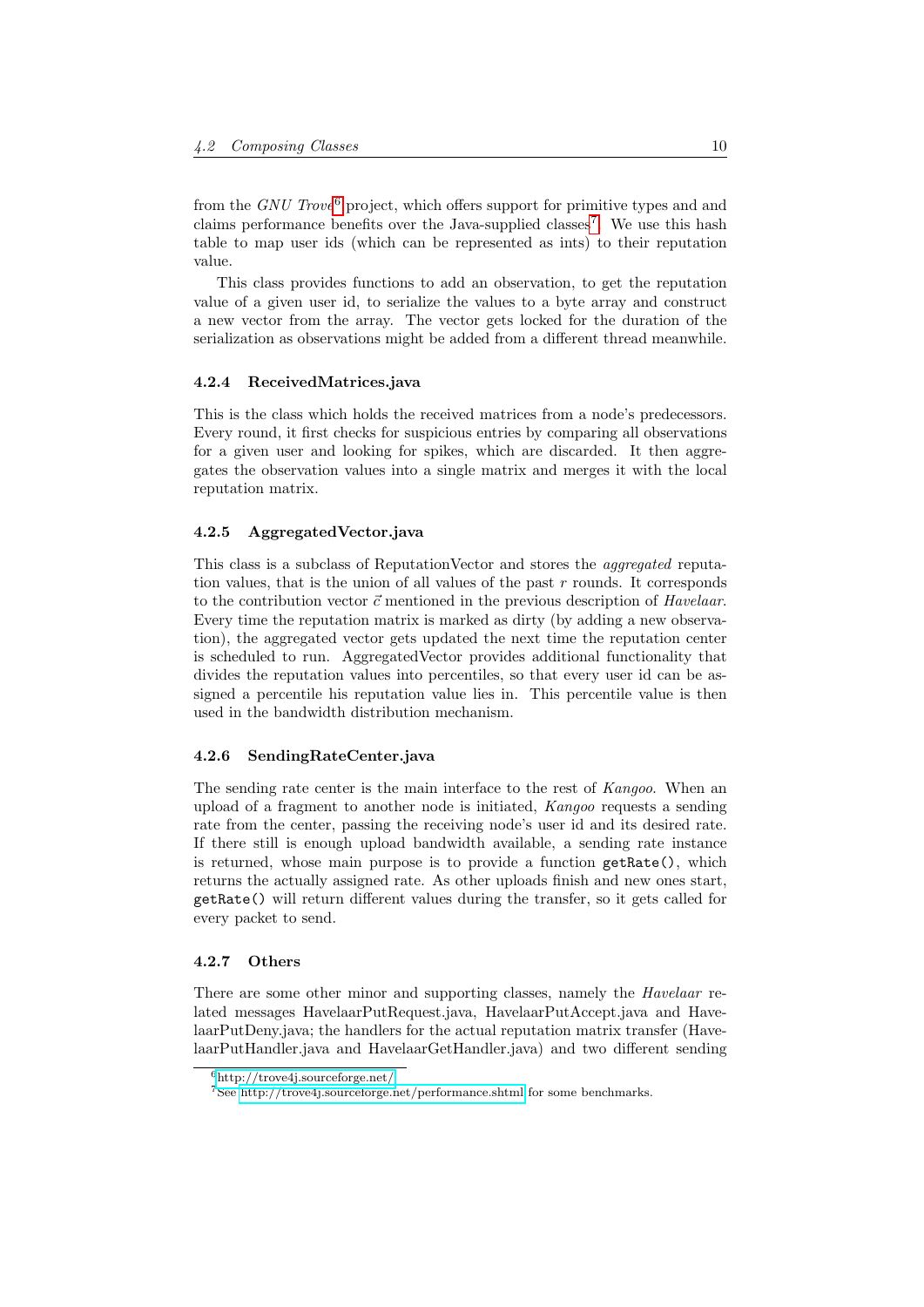rate classes SendingRate.java and SimpleSendingRate.java, instances of which are given out by the sending rate center for each current upload.

## <span id="page-11-0"></span>4.3 Succesor Selection

The hashing algorithm used to determine the set of successors is a linear congruence PRNG, which is seeded with the machine id  $x_0$ , has a modulus of  $m = 2^{32}$ (an obvious choice, as Java ignores overflows and silently discards resulting highorder bytes), and a multiplier  $a = 663'608'941$ , which satisfies Knuth's demand [\[Knuth98\]](#page-20-10) that  $a \mod 8 = 5$  when  $m$  is a power of 2, and that  $a$  is between  $0.01m$  and  $0.99m$ .

We also chose to use an increment  $c$  that must not be constant (we re-used the seed for that purpose), not primarily to enhance randomness, but because for a constant  $c$ , the sets of successors would overlap, resulting in poor diffusion of the reputation values. Say node  $n_0$  calculates its set of successors  $\{n_1, ..., n_k\}$ , then it sends its reputation matrix to those nodes.  $n_1$  in turn computes its own set of successors, which only differs in one node from that of  $n_0$ :  $\{n_2, ..., n_{k+1}\}.$ As it was decided later on not to use node ids but machine ids as input to the hashing, this problem no longer mattered. The dynamic increment was kept as it increases the randomness of the successor sets.

# <span id="page-11-1"></span>4.4 Transfer Protocol

When a node has gathered its successor set and is ready to send out its reputation matrix, it initiates the transfer sequence. As a specific – randomly chosen – node from the successor set could be offline<sup>[8](#page-11-3)</sup>, it sends a HAVELAAR\_PUT message containing the given address, but with a flag indicating the message should be routed to the storage node closest to that address. Upon reception of a HAVELAAR PUT message, a node first checks the cryptographically signed machine id of the sender. It then uses that id as input to the hashing function to see whether the original receiver id is correct.

If all those checks succeed and the sending node has not already sent its reputation matrix during the current round, the receiving node answers with a HAVELAAR ACCEPT message and sets up a handler to receive the data. Else it sends a HAVELAAR DENY message back to the sender. Upon reception of the accept message, the sending node assembles the serialized form of its reputation matrix, sets up a handler for the transfer, and sends its observations to the receiving node.

## <span id="page-11-2"></span>4.5 Serialization

As the designers of the *Havelaar* system note, "the Achilles heel of *Havelaar* is its message size [...]". As every node has to send its entire reputation matrix, which can grow to considerable size<sup>[9](#page-11-4)</sup>, to k successors once a round, there is quite

<span id="page-11-3"></span><sup>&</sup>lt;sup>8</sup>This situation is actually very likely, noticing that we have an address space for about  $2^{32}$ nodes.

<span id="page-11-4"></span><sup>&</sup>lt;sup>9</sup>The first few vectors are sparsely populated, because they are computed from fewer observations, but the last vector should by design contain as much nodes as possible to provide a global view.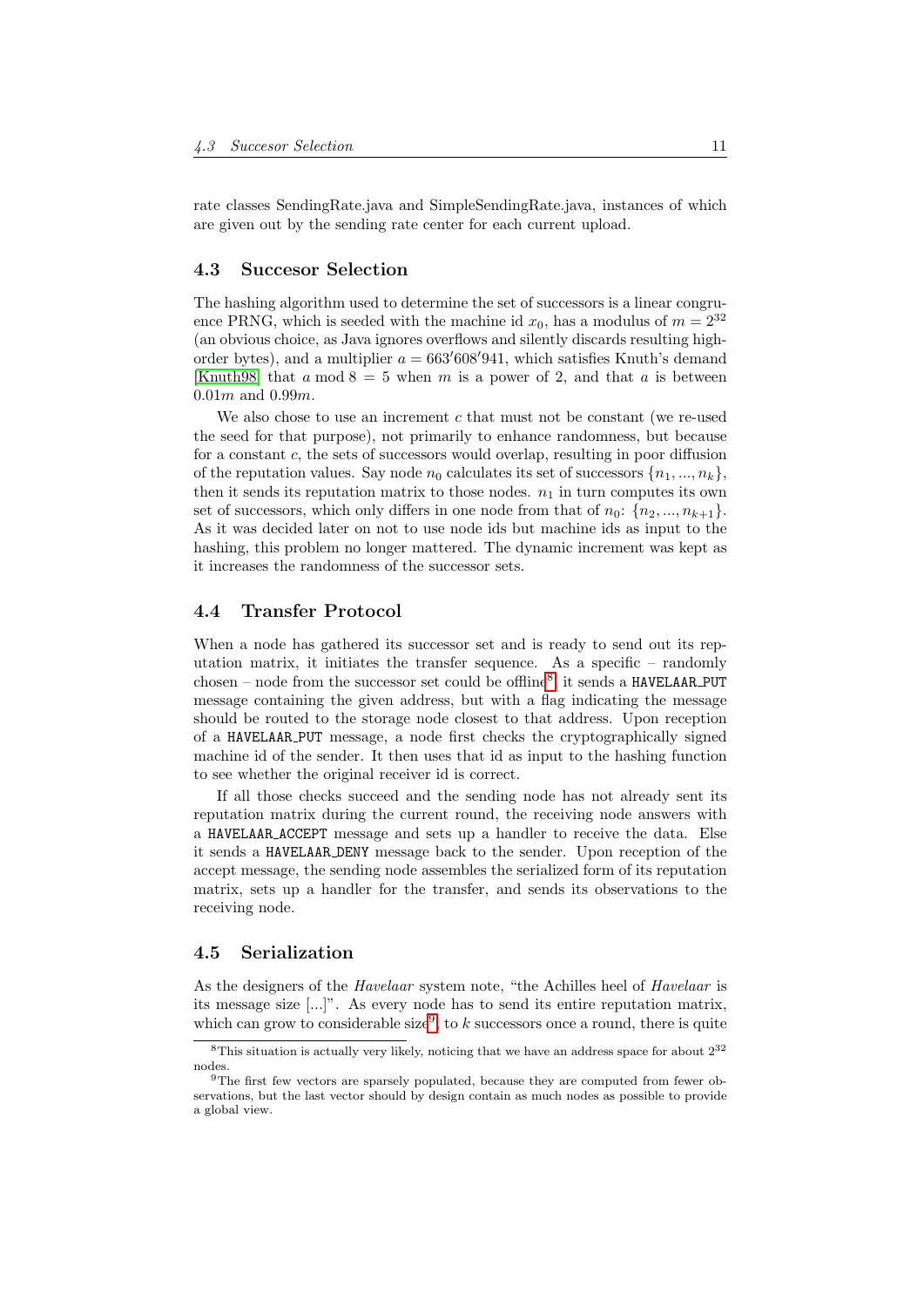a lot of data to transfer. It is thus imperative to try and reduce this data as much as possible. We do this in two ways:

- First, we decide for each vector whether it is cheaper to send a map or a vector, i.e. whether to send a list of user ids and their corresponding values or send a starting and ending user id and all values in between, some of them probably zero (meaning there have been no observations about this user).
- Second, the data is (optionally) scaled down to a smaller data type, decreasing accuracy but greatly reducing the data size. A reputation vector has facilities to encode the reputation values (which are stored internally as ints) to either ints, shorts, or bytes. This is achieved by finding a scaling factor such that the biggest reputation value of the vector is scaled to just the maximum value of the chosen data type, and sending that scaling factor with the data.

# <span id="page-12-0"></span>4.6 Distributing the Upload Bandwidth

Havelaar is mainly a system for collecting and distributing reputation values across a peer-to-peer network, but there also has to be a mechanism for utilizing this information. The rewarding scheme has to distribute the upload bandwidth of a storage node among competing peers, that is among peers that wish to download a fragment from the storage node at the same time. There are multiple algorithms that try to do this as fair as possible while preventing starvation of clients with low reputation.

We first evaluated an algorithm discussed in [\[Game04\]](#page-20-11) which is called "Resource bidding mechanism with incentive and utility feature (RBM-IU)". It introduces the concept of "utility" to represent the degree of satisfaction of a competing node given a certain allocated upload bandwidth. Say for example two nodes  $v, w$  compete for downloading a fragment from peer  $u$ , which has a maximum upstream bandwidth of 1 Mb/s.  $v$  can download with 2 Mb/s, while  $w$  has a downstream capacity of 5 Mb/s. If both node have the same reputation, then a straightforward algorithm might allocate a bandwidth of 0.5 Mb/s to each node. It is clear that node v, being able to download with  $25\%$ of its maximum rate, is more satisfied than node w, which can only use  $10\%$  of its downstream bandwidth. Thus the authors define an utility function for  $N$ competing nodes  $\mathcal{N}_i, i \in \{1, ..., N\}$ , where  $b_i$  (the *bidding value*) is the desired download rate of a node, and  $x_i$  represents its actual allocated rate. The utility function is defined as

$$
U_i(x_i) = \log\left(\frac{x_i}{b_i} + 1\right) \qquad \text{where } x_i \in [0, b_i],
$$

and the algorithm performs the following constrained optimization – where W is the maximum upstream bandwidth of the uploading node and  $\mathcal{C}_i$  is the reputation value of the node  $N_i$ :

$$
\max \sum_{i=1}^{N} \mathcal{C}_i U_i(x_i) \qquad \text{s.t. } \sum_{i=1}^{N} x_i \leq \mathcal{W}, \qquad x_i \in [0, b_i] \ \forall \ i.
$$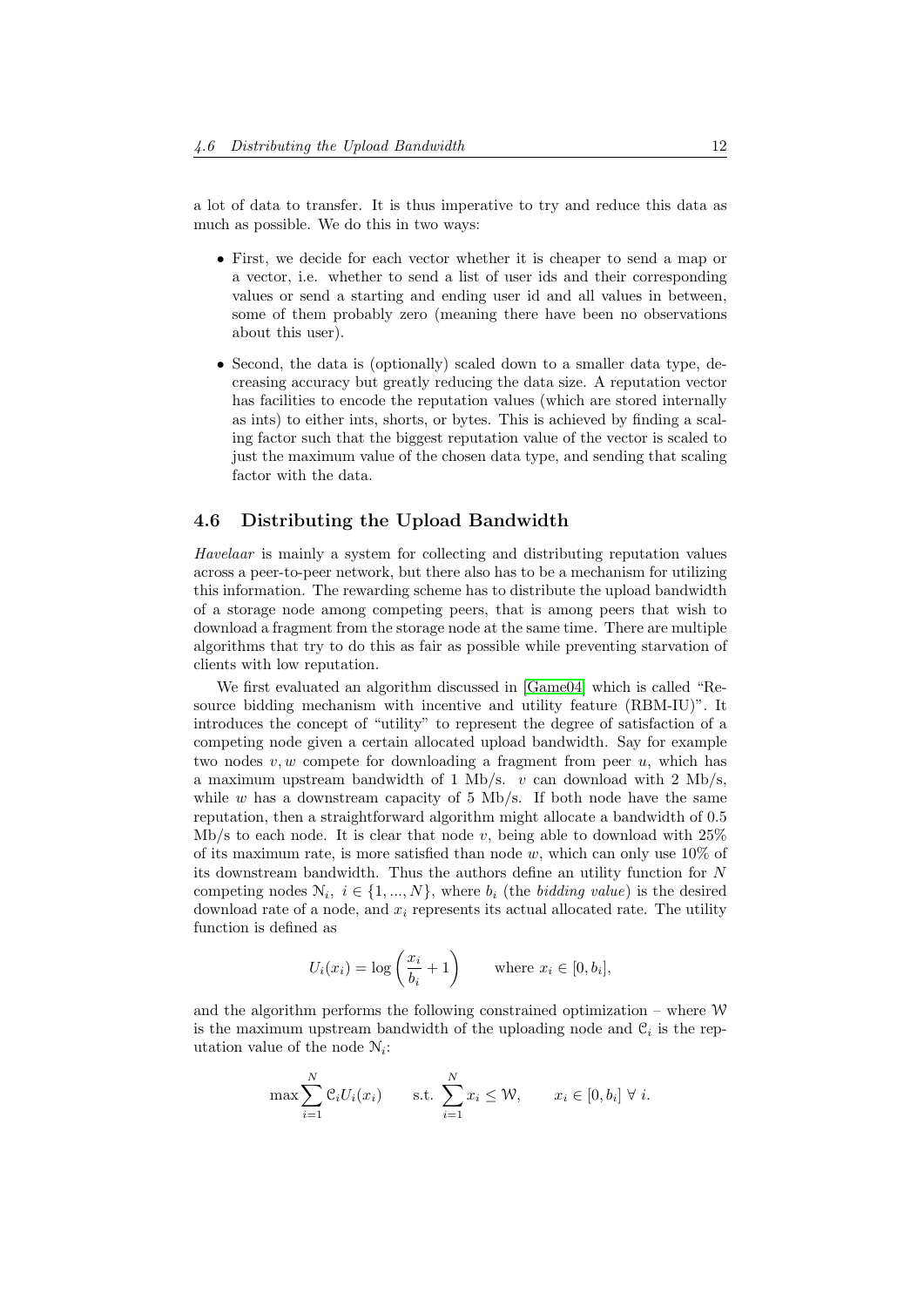This algorithm has some nice theoretical advantages, however, we found a major weakness: It is possible for a malicious node to exploit the algorithm by probing for the best bidding value so it will gain the maximum download speed possible as determined by its reputation. Consider a source node  $\mathcal{N}_0$  with an upstream capacity of 40 kB/s that uploads fragments to 4 competing nodes  $\mathcal{N}_{1,4}$  with the same reputation value and desired upload rate (bidding value) 20 kB/s. The resulting bandwidth distribution will be, of course, 10 kB/s for every node. Now a malicious node  $\mathcal{N}_5$  with the same reputation enters the picture, which has a possible downstream rate of 100 kB/s. If  $\mathcal{N}_5$  were honest, it would report those 100 kB/s as its bidding value and get only the minimum guaranteed rate, as its link's utility is much more expensive to increase than that of the other nodes. But  $\mathcal{N}_5$  is not honest, and uses a smaller value for its bidding value, say 10 kB/s. This time,  $\mathcal{N}_0$  will set its upload speed to  $\mathcal{N}_5$  to the maximum  $10 \text{ kB/s}$ , much to the disadvantage of the other nodes, which will now only get 7.5 kB/s each. But  $\mathcal{N}_5$  does not stop at this point. It quickly sends a new bidding value, slightly higher than the last one, to see if it can get additional downstream bandwidth. For a bidding value of  $15 \text{ kB/s}$ ,  $N_5$  gets a downstream of 12 kB/s. By incrementing the bidding value until the actual provided bandwidth decreases again,  $\mathcal{N}_5$  finds the "sweet spot" for its bidding value, which will maximize its download.

This behavior is clearly detrimental to the network, as more malicious nodes will adapt to this probing strategy, rendering the whole concept of desired upstream rate as bidding value useless. For Havelaar, we thus chose to implement a more conventional algorithm which allocates upload bandwidth proportionally to a node's reputation. For an example, consider the following distribution for four nodes which download fragments from a source node with upload capacity 40'000 Bytes/s:

|  | $\mathbf{r}$ , 10 $\mathbf{r}$ , 10 $\mathbf{r}$ , 1 $\mathbf{r}$ , 1 $\mathbf{r}$ , 1 $\mathbf{r}$ , 1 $\mathbf{r}$ |  |  |  |  |
|--|----------------------------------------------------------------------------------------------------------------------|--|--|--|--|
|  | user 4, reputation 1.0, desired rate 5000, provided rate 4374                                                        |  |  |  |  |
|  | user 3, reputation 2.0, desired rate 5000, provided rate 5000                                                        |  |  |  |  |
|  | user 2, reputation 3.0, desired rate 20000, provided rate 13122                                                      |  |  |  |  |
|  | user 1, reputation 4.0, desired rate 20000, provided rate 17496                                                      |  |  |  |  |

Note that user  $10^{\circ}$  $10^{\circ}$  3 is assigned a rate that is not proportional to its reputation, this is because he already reached its desired rate.

We recalculate the bandwidth distribution every time a new node wants to download a fragment, an existing transfer stops, or when a node sends a new bidding message (i.e. its desired download rate has changed). To avoid starvation, every downloading peer is guaranteed a minimum rate, or, more exactly, every node has at least a minimum reputation of 1.0.

# <span id="page-13-0"></span>5 Analysis

For the analysis and testing purposes, we used a tool called the Kangoo Visualizer, which is able to run a simulation of a small Kangoo network in real time. The Visualizer is able to create a small set of nodes, which have pre-defined behaviors (such as putting a single or multiple fragments, or getting them back from the network). As every node runs in its separate thread, a true large-scale

<span id="page-13-1"></span> $10$ We are talking about users and not nodes here because  $Havelaar$  tracks reputation of users, not nodes. This has no implications for the algorithm, however.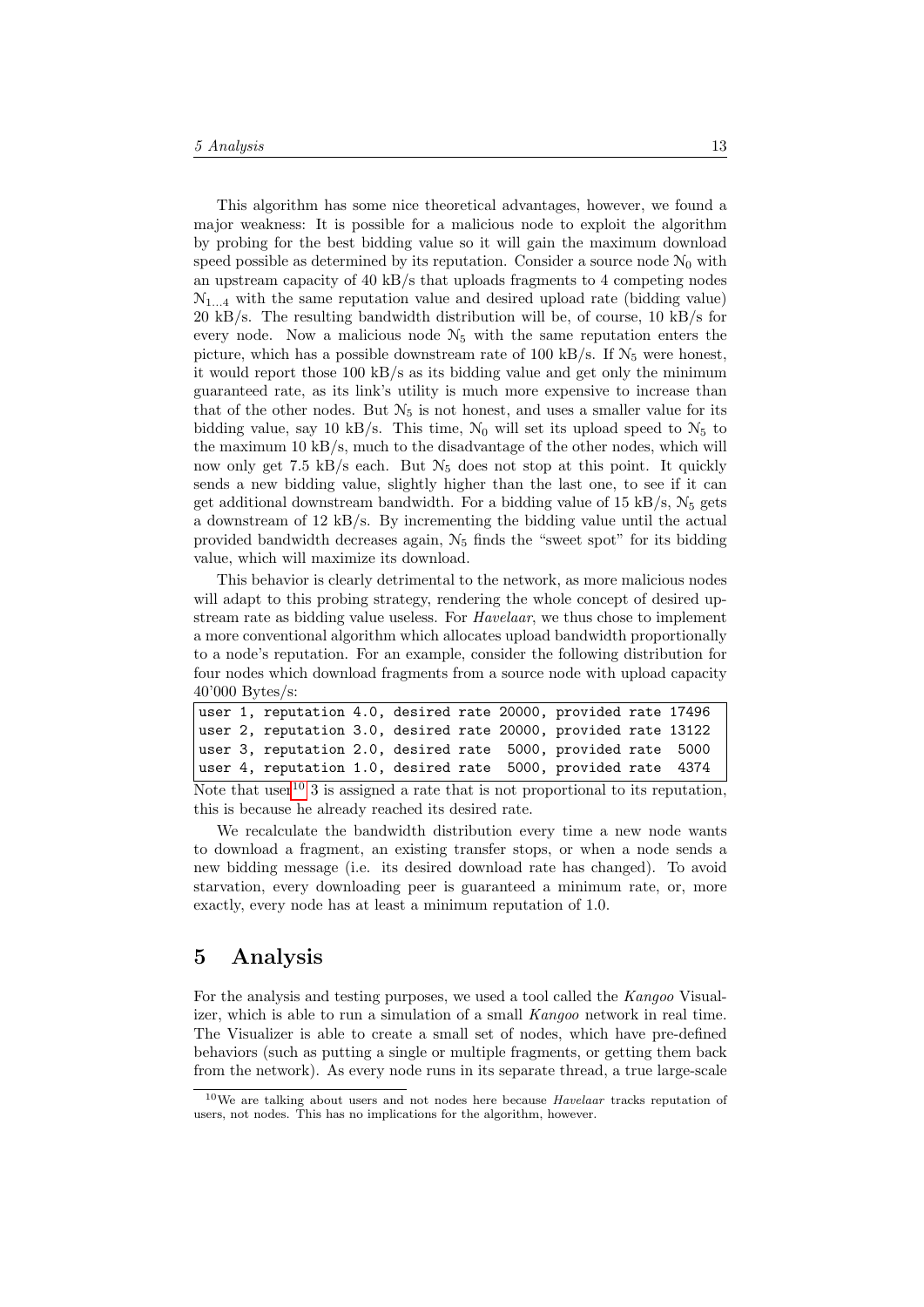simulation is not possible without writing a new simulation framework that runs synchronously. Still, the visualizer is suited to provide a first evaluation of the general concepts of Havelaar and to find bugs in the implementation. Figure [1](#page-14-0) shows a screenshot of the Visualizer.



<span id="page-14-0"></span>Figure 1: The Havelaar Visualizer.

As the Havelaar algorithm relies on a large number of interactions and the corresponding observations, a full-scale evaluation of the system is difficult without access to an existing Kangoo network. We instead decided to design certain test cases, which examine different key aspects of the algorithm. As the correctness and the efficiency of the algorithm is theoretically proven, this should suffice to preliminary ensure the quality of the implementation. Of course, ad-ditional testing will be required in a real-world deployment<sup>[11](#page-14-1)</sup> to further analyze Havelaar. The following are the most interesting test cases.

Our first test case is simple enough: We simulate the smallest Kangoo network imaginable – consisting of just one super node, storage node and client node each. The client node is configured to regularly put fragments into the network, which – there being only one storage node – all get stored on the same

<span id="page-14-1"></span> $11A$  closed beta of *Kangoo* is planned for the end of the year.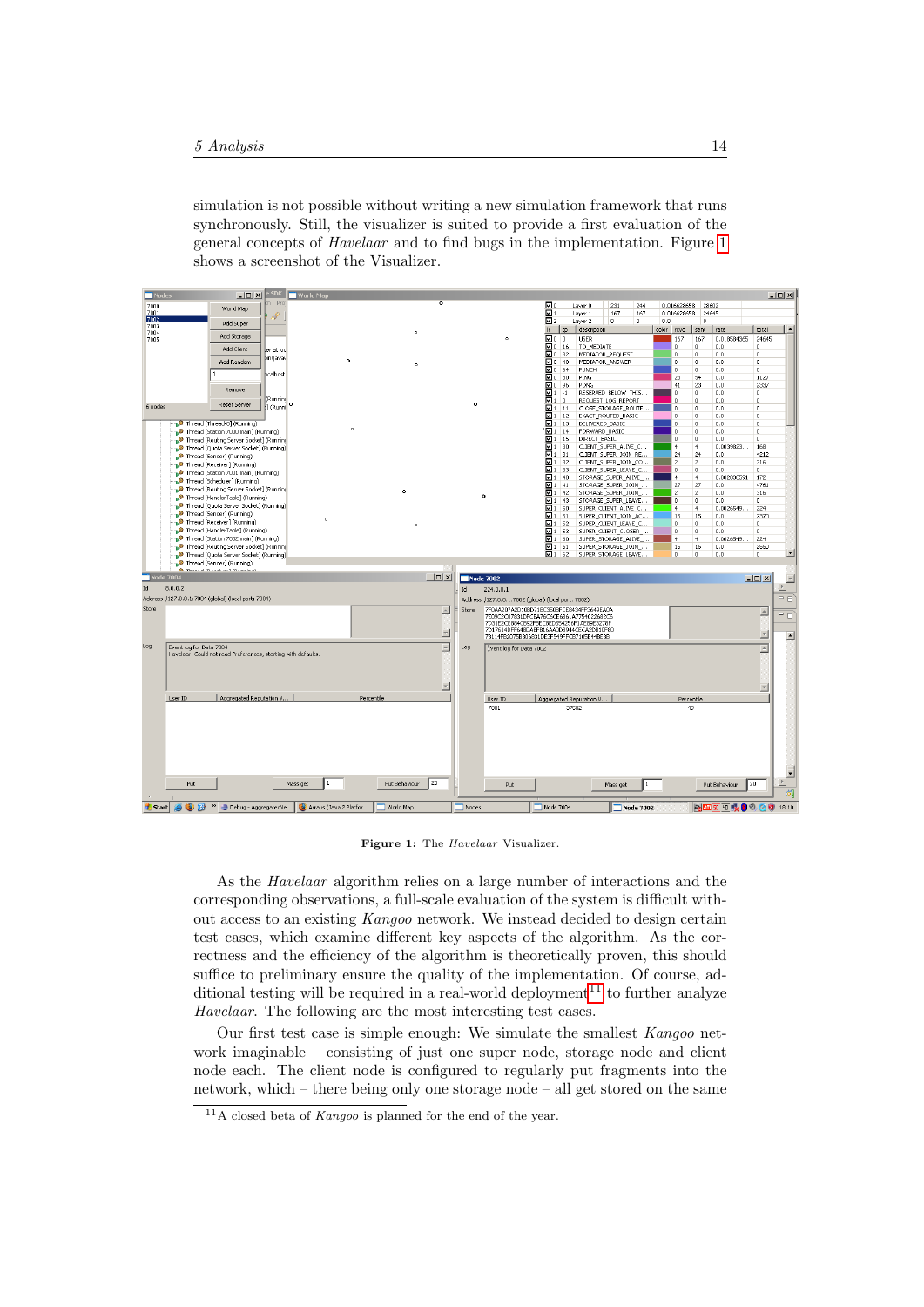node. It then downloads those fragments back from the DHT. The purpose of this case is just to check whether Havelaar correctly records the downloads from the storage node and updates the reputation matrix on the client node. Figure [2](#page-15-0) shows that the reputation matrix of the client node was updated to represent the contribution of the storage node, respectively its user.



<span id="page-15-0"></span>Figure 2: Node 7002 is a client node that has uploaded some fragments into the DHT. When it re-downloaded the fragments, it kept record of the contribution of the user of node 7001, the storage node.

The next test case is similar to the first one, except that we have now a slightly larger network with three storage nodes. The bandwidth of the storage nodes is capped to different levels. As the contribution value of a single transaction is calculated by multiplying the size of the served fragment by the transfer speed, the storage nodes different maximum transfer speeds should be reflected by their users' reputation values at the client nodes. Figure [3](#page-16-0) demonstrates that this is indeed the case.

One test case has the goal of checking whether the transfer of a reputation matrix form one node to another works. We again have a small network consisting of a super node, storage node and client node. The client node has already made some observations about the storage node and sends out its reputation matrix. As there is only one storage node, it is the only eligible receiver for the client node's reputation matrix. Figure [4](#page-17-0) and [5](#page-17-1) show that the transfer of the reputation matrix is successful.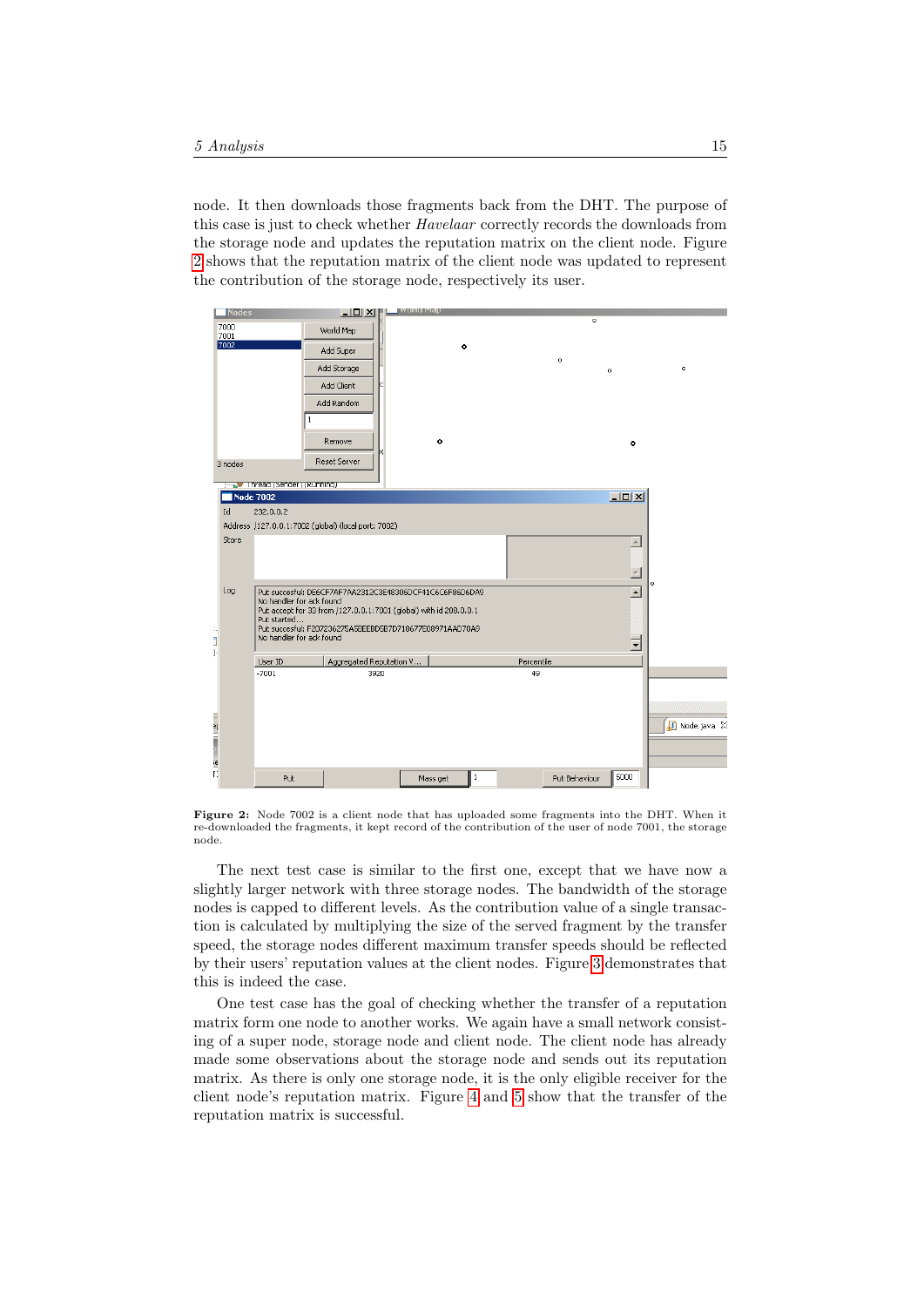

<span id="page-16-0"></span>Figure 3: Node 7004 is the client node. It uploads fragments into the DHT, which should sta-tistically be equally distributed to the three storage nodes 7001, 7002 and 7003. When node 7004 downloads those fragments back, the different storage nodes serve their fragments with their respec-<br>tive maximal upload speed, which is reflected in their users' reputation values at the client node.<br>If we let the upload amounts of fragments.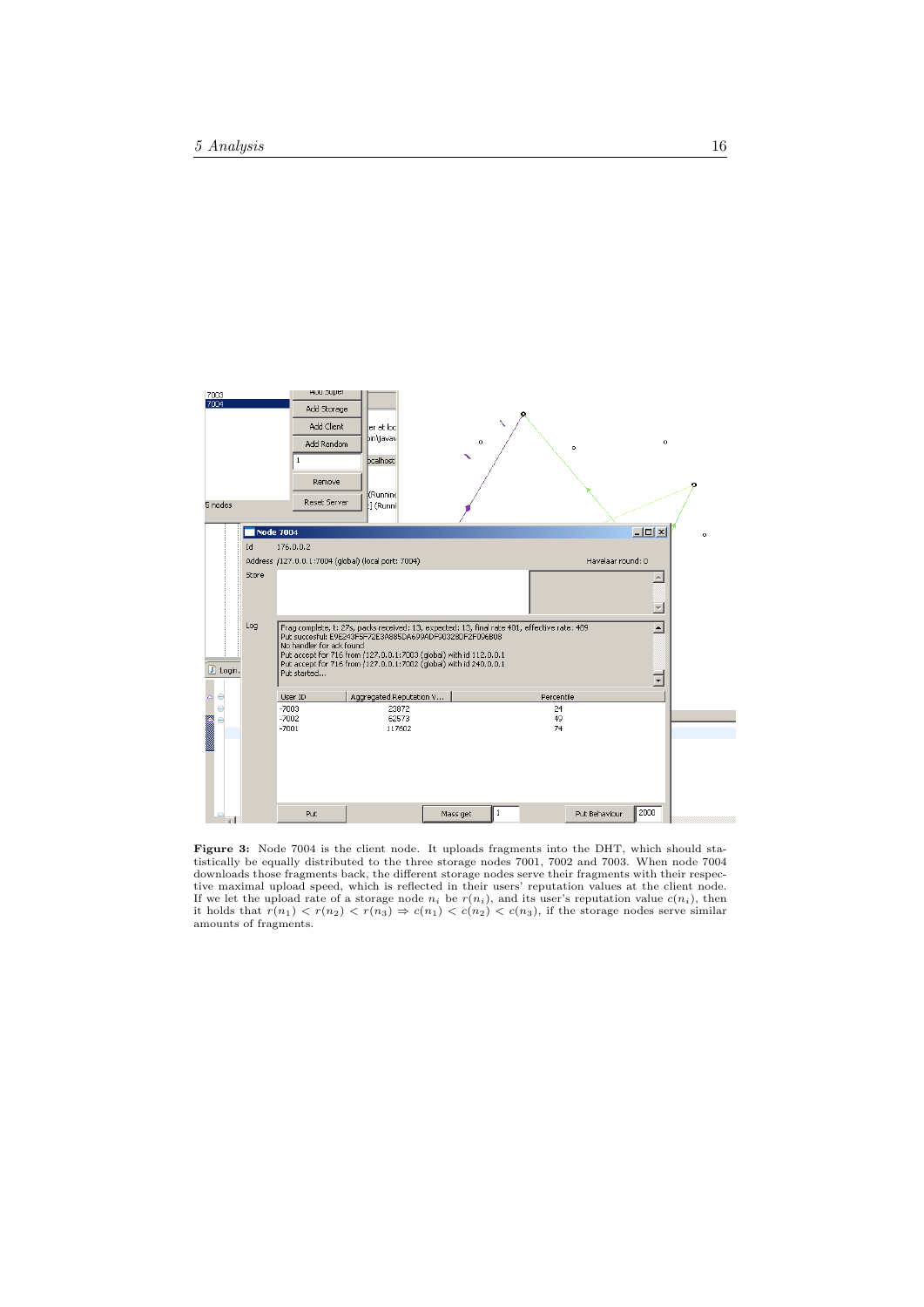|                            | ch Pro:<br>World Map<br>D<br>Add Super |                                                                                                                                  |                                                                                                                                                                                                                                                                                                                                                                                                                                |                                                                                                                                                                                                                                                                                                                                                                                                                                                                              |                                                                                                                                                                                                                                   |                                                  |                 |      |                            |                                                     |                                     |                                              | 17.021                |              |                                       |                                    |
|----------------------------|----------------------------------------|----------------------------------------------------------------------------------------------------------------------------------|--------------------------------------------------------------------------------------------------------------------------------------------------------------------------------------------------------------------------------------------------------------------------------------------------------------------------------------------------------------------------------------------------------------------------------|------------------------------------------------------------------------------------------------------------------------------------------------------------------------------------------------------------------------------------------------------------------------------------------------------------------------------------------------------------------------------------------------------------------------------------------------------------------------------|-----------------------------------------------------------------------------------------------------------------------------------------------------------------------------------------------------------------------------------|--------------------------------------------------|-----------------|------|----------------------------|-----------------------------------------------------|-------------------------------------|----------------------------------------------|-----------------------|--------------|---------------------------------------|------------------------------------|
|                            |                                        |                                                                                                                                  |                                                                                                                                                                                                                                                                                                                                                                                                                                |                                                                                                                                                                                                                                                                                                                                                                                                                                                                              |                                                                                                                                                                                                                                   |                                                  |                 |      | Layer 0                    | 2562                                                | 2622<br>2436                        |                                              |                       |              | 1818440                               |                                    |
|                            |                                        |                                                                                                                                  |                                                                                                                                                                                                                                                                                                                                                                                                                                |                                                                                                                                                                                                                                                                                                                                                                                                                                                                              |                                                                                                                                                                                                                                   | 몸<br>2395<br>Layer 1<br>☑2<br>Laver <sub>2</sub> |                 |      |                            |                                                     |                                     | 16.963125<br>1808887<br>16.589792<br>1752280 |                       |              |                                       |                                    |
|                            |                                        |                                                                                                                                  |                                                                                                                                                                                                                                                                                                                                                                                                                                |                                                                                                                                                                                                                                                                                                                                                                                                                                                                              |                                                                                                                                                                                                                                   |                                                  | 2044            | 2085 |                            | color rcvd                                          | sent                                | $ $ rate                                     | tota                  |              |                                       |                                    |
|                            | Add Storage                            |                                                                                                                                  |                                                                                                                                                                                                                                                                                                                                                                                                                                | $\circ$                                                                                                                                                                                                                                                                                                                                                                                                                                                                      |                                                                                                                                                                                                                                   |                                                  | ⊠० ०            | tp   | description<br><b>USER</b> |                                                     |                                     |                                              | 2395                  | 2436         | 8.313227                              | 176                                |
|                            |                                        |                                                                                                                                  |                                                                                                                                                                                                                                                                                                                                                                                                                                |                                                                                                                                                                                                                                                                                                                                                                                                                                                                              |                                                                                                                                                                                                                                   |                                                  |                 |      | TO MEDIATE                 |                                                     |                                     |                                              | $^{\circ}$            | $\mathbf{0}$ | 0.0.                                  | $\mathbf{0}$                       |
|                            |                                        |                                                                                                                                  |                                                                                                                                                                                                                                                                                                                                                                                                                                |                                                                                                                                                                                                                                                                                                                                                                                                                                                                              |                                                                                                                                                                                                                                   |                                                  |                 |      |                            |                                                     |                                     |                                              | 0                     | $\mathbf{0}$ | 0.0                                   | $\theta$                           |
|                            | Add Random                             |                                                                                                                                  |                                                                                                                                                                                                                                                                                                                                                                                                                                |                                                                                                                                                                                                                                                                                                                                                                                                                                                                              |                                                                                                                                                                                                                                   |                                                  | ⊠०              |      |                            |                                                     |                                     |                                              | 0                     | $^{\circ}$   | 0.0                                   | lo.                                |
|                            |                                        |                                                                                                                                  |                                                                                                                                                                                                                                                                                                                                                                                                                                |                                                                                                                                                                                                                                                                                                                                                                                                                                                                              | Node 7001                                                                                                                                                                                                                         |                                                  |                 |      |                            |                                                     |                                     |                                              |                       |              |                                       | $  D  \times$                      |
| 136.0.0.2                  |                                        |                                                                                                                                  |                                                                                                                                                                                                                                                                                                                                                                                                                                |                                                                                                                                                                                                                                                                                                                                                                                                                                                                              | Id                                                                                                                                                                                                                                |                                                  |                 |      |                            |                                                     |                                     |                                              |                       |              |                                       |                                    |
|                            |                                        |                                                                                                                                  |                                                                                                                                                                                                                                                                                                                                                                                                                                |                                                                                                                                                                                                                                                                                                                                                                                                                                                                              |                                                                                                                                                                                                                                   |                                                  |                 |      |                            |                                                     |                                     |                                              |                       |              |                                       |                                    |
|                            |                                        |                                                                                                                                  |                                                                                                                                                                                                                                                                                                                                                                                                                                | $\triangle$<br>$\overline{\mathbf{v}}$                                                                                                                                                                                                                                                                                                                                                                                                                                       | Store<br>7F09094B26BEC6BF05B500EC4768F7773DF45733<br>7C36E5C147DC0FE063C1DD9BA3E885BD06428793<br>734DE84C569514798E7DFD13DD38595AF11DACBF<br>70C3647F44245B4BD1BBF22A21435EFAE414D5D8<br>6F9F1A11AE9E02301BB18096D6CC958C96B90A91 |                                                  |                 |      |                            |                                                     |                                     |                                              |                       |              | $\triangle$<br>$\overline{\mathbf v}$ |                                    |
| Put started<br>Put started |                                        | $\overline{\phantom{a}}$<br>Ξ                                                                                                    | Log                                                                                                                                                                                                                                                                                                                                                                                                                            | Frag complete, t; Os, packs received; 40, expected; 40, final rate 0, effective rate; 98346<br>Successfully received an entry of size 40027 in 422ms<br>Frag complete, t: 0s, packs received: 82, expected: 82, final rate 8533, effective rate: 198625<br>Successfully received an entry of size 83820 in 438ms<br>Frag complete, t: 0s, packs received: 74, expected: 74, final rate 8533, effective rate: 179923<br>Successfully received an entry of size 75748 in 421ms |                                                                                                                                                                                                                                   |                                                  |                 |      |                            |                                                     |                                     |                                              | $\blacktriangle$<br>╤ |              |                                       |                                    |
| User ID                    | Aggregated Reputation V                |                                                                                                                                  | Percentile                                                                                                                                                                                                                                                                                                                                                                                                                     |                                                                                                                                                                                                                                                                                                                                                                                                                                                                              |                                                                                                                                                                                                                                   | User ID                                          |                 |      |                            |                                                     | Percentile                          |                                              |                       |              |                                       |                                    |
| $-7001$                    | 10170                                  |                                                                                                                                  | 49                                                                                                                                                                                                                                                                                                                                                                                                                             |                                                                                                                                                                                                                                                                                                                                                                                                                                                                              |                                                                                                                                                                                                                                   |                                                  |                 |      |                            |                                                     |                                     |                                              |                       |              |                                       | 5000                               |
|                            | Node 7002<br>Put                       | Add Client<br>ter at loc'<br><b>bin\javav</b><br>Address /127.0.0.1:7002 (global) (local port: 7002)<br>No handler for ack found | 7EEED1861E3EC8714C45619CF866645B466D2E41<br>7C3D3AE4F522400EEBADD0B8C577E274318058F0<br>696D157899CBC1BD74AB638EECA7137B8BB15342<br>6995F9586FB54DCB6FB3D4C915BD7288DD0BCA67<br>6822065033E3BCCE1D4FA501479E9692CBF71711<br>Put succesful: 78E68A917645D7D625AADF6F5C1FF1BB5962F33A<br>Put accept for 39 from /127.0.0.1:7001 (global) with id 48.0.0.1<br>Put succesful: ACF6D4851FB906BEC142E53B3BD228AB89AB4858<br>Mass get | $\circ$                                                                                                                                                                                                                                                                                                                                                                                                                                                                      | $  $ $\Box$ $\times$ $ $<br>Havelaar round: 1<br>5000<br>Put Behaviour                                                                                                                                                            |                                                  | 48.0.0.1<br>Put | Ω٥   | $\n  Q0$ 16<br>32<br>48    | Address /127.0.0.1:7001 (global) (local port: 7001) | Aggregated Reputation V<br>Mass get | MEDIATOR REOUEST<br>MEDIATOR ANSWER          |                       |              |                                       | Havelaar round: 1<br>Put Behaviour |

<span id="page-17-0"></span>Figure 4: Node 7002 has made some observations about (the user of) the storage node 7001 by getting some fragments. Node 7001 has not made any observations yet.

|              |                                                                                                                                                                                                                                                           | $ \Box$ $\times$                                    |  | <b>World Map</b>         |            |                                                                                                                                  |         |                                                                                                                                                                                                                                                                                                                                        |                                                     |                |       |                            |                  |              |                          |                        |                     |                    |                   |  |  |
|--------------|-----------------------------------------------------------------------------------------------------------------------------------------------------------------------------------------------------------------------------------------------------------|-----------------------------------------------------|--|--------------------------|------------|----------------------------------------------------------------------------------------------------------------------------------|---------|----------------------------------------------------------------------------------------------------------------------------------------------------------------------------------------------------------------------------------------------------------------------------------------------------------------------------------------|-----------------------------------------------------|----------------|-------|----------------------------|------------------|--------------|--------------------------|------------------------|---------------------|--------------------|-------------------|--|--|
| 7000<br>7001 |                                                                                                                                                                                                                                                           | World Map                                           |  |                          |            |                                                                                                                                  |         |                                                                                                                                                                                                                                                                                                                                        |                                                     | 20<br>☑1       |       | Layer 0<br>Layer 1         | 5804<br>5477     | 5919<br>5558 |                          | 15.041458<br>15.019792 |                     | 4219339<br>4200761 |                   |  |  |
| 7002         |                                                                                                                                                                                                                                                           | Add Super                                           |  |                          |            |                                                                                                                                  |         |                                                                                                                                                                                                                                                                                                                                        |                                                     | ⊡2             |       | Layer 2                    | 4768             | 4849         |                          | 14.930751              |                     | 4086096            |                   |  |  |
|              |                                                                                                                                                                                                                                                           | Add Storage                                         |  |                          |            |                                                                                                                                  | $\circ$ |                                                                                                                                                                                                                                                                                                                                        |                                                     | ⊠० ०           | tp.   | description<br><b>USER</b> |                  |              | color rcvd               | 5477                   | sent   rate<br>5558 | 16.726168          | total<br>4114     |  |  |
|              |                                                                                                                                                                                                                                                           | Add Client                                          |  |                          | $^{\circ}$ |                                                                                                                                  |         |                                                                                                                                                                                                                                                                                                                                        |                                                     | 2016           |       | TO_MEDIATE                 |                  |              |                          | $\theta$               | 0                   | 0.0                | $\mathbf 0$       |  |  |
|              |                                                                                                                                                                                                                                                           |                                                     |  |                          |            |                                                                                                                                  |         |                                                                                                                                                                                                                                                                                                                                        |                                                     | $\sqrt{20}$ 32 |       |                            | MEDIATOR REOUEST |              |                          | $\Omega$               | $\theta$            | 0.0                | $\mathbf 0$       |  |  |
|              |                                                                                                                                                                                                                                                           | Add Random                                          |  |                          |            |                                                                                                                                  |         |                                                                                                                                                                                                                                                                                                                                        |                                                     | ☑0 48          |       |                            | MEDIATOR ANSWER  |              |                          | $\Omega$               | $\Omega$            | 0.0                | $\theta$          |  |  |
|              | Node 7002                                                                                                                                                                                                                                                 |                                                     |  |                          |            |                                                                                                                                  | $-10x$  | <b>Node 7001</b>                                                                                                                                                                                                                                                                                                                       |                                                     |                |       |                            |                  |              |                          |                        |                     |                    | $-10 \times$      |  |  |
| Id           | 136.0.0.2                                                                                                                                                                                                                                                 |                                                     |  |                          |            |                                                                                                                                  |         | Id                                                                                                                                                                                                                                                                                                                                     | 48.0.0.1                                            |                |       |                            |                  |              |                          |                        |                     |                    |                   |  |  |
|              |                                                                                                                                                                                                                                                           | Address /127.0.0.1:7002 (global) (local port: 7002) |  |                          |            | Havelaar round: 4                                                                                                                |         |                                                                                                                                                                                                                                                                                                                                        | Address /127.0.0.1:7001 (global) (local port: 7001) |                |       |                            |                  |              |                          |                        |                     |                    | Havelaar round: 3 |  |  |
| Store        | 7EEED1861E3EC8714C45619CF866645B466D2E41<br>7C3D3AE4F522400EEBADD0B8C577E274318058F0<br>696D157899CBC1BD74AB638EECA7137B8BB15342                                                                                                                          |                                                     |  |                          |            | $\triangleq$                                                                                                                     | Store   | 7F09094B26BEC6BF05B500EC4768F7773DF45733<br>7C36E5C147DC0FE063C1DD9BA3E885BD06428793                                                                                                                                                                                                                                                   |                                                     |                |       |                            |                  |              |                          |                        |                     |                    |                   |  |  |
|              | 6995F9586FB54DCB6FB3D4C915BD7288DD0BCA67                                                                                                                                                                                                                  |                                                     |  | $\overline{ }$           |            | 734DE84C569514798E7DFD13DD38595AF11DACBF<br>70C3647F44245B4BD1BBF22A21435EFAE414D5D8<br>6F9F1A11AE9E02301BB18096D6CC958C96B90A91 |         |                                                                                                                                                                                                                                                                                                                                        |                                                     |                |       |                            |                  |              | $\overline{\phantom{a}}$ |                        |                     |                    |                   |  |  |
| Log          | 6822065033E3BCCE1D4FA501479E9692CBF71711<br>Not connected (yet),<br>Put started<br>Put accept for 58 from /127.0.0.1:7001 (global) with id 48.0.0.1<br>Put started<br>Put succesful: 7903FAC40476C9726C718F90AB8BFAAC6EF32028<br>No handler for ack found |                                                     |  |                          |            | $\overline{\phantom{a}}$<br>一<br>⊻                                                                                               | Log     | Successfully received an entry of size 52607 in 437ms<br>Drop message because I can't route.<br>Drop message because I can't route.<br>Drop message because I can't route.<br>Frag complete, t: 0s, packs received: 56, expected: 56, final rate 8000, effective rate: 135440<br>Successfully received an entry of size 57156 in 422ms |                                                     |                |       |                            |                  |              |                          |                        |                     | γ<br>⊡             |                   |  |  |
|              | User ID                                                                                                                                                                                                                                                   | Aggregated Reputation V                             |  |                          | Percentile |                                                                                                                                  |         |                                                                                                                                                                                                                                                                                                                                        | User ID                                             |                |       | Aggregated Reputation V    |                  |              |                          | Percentile             |                     |                    |                   |  |  |
|              | $-7001$<br>Put                                                                                                                                                                                                                                            | 10170                                               |  | $\mathbf{1}$<br>Mass get | 49         | Put Behaviour                                                                                                                    | 5000    |                                                                                                                                                                                                                                                                                                                                        | $-7001$<br>Put:                                     |                | 10170 |                            | Mass get         |              |                          | 49                     |                     | Put Behaviour      | 5000              |  |  |

<span id="page-17-1"></span>Figure 5: Node 7002 has sent its reputation matrix to node 7001, whose aggregated vector has been updated to include those observations.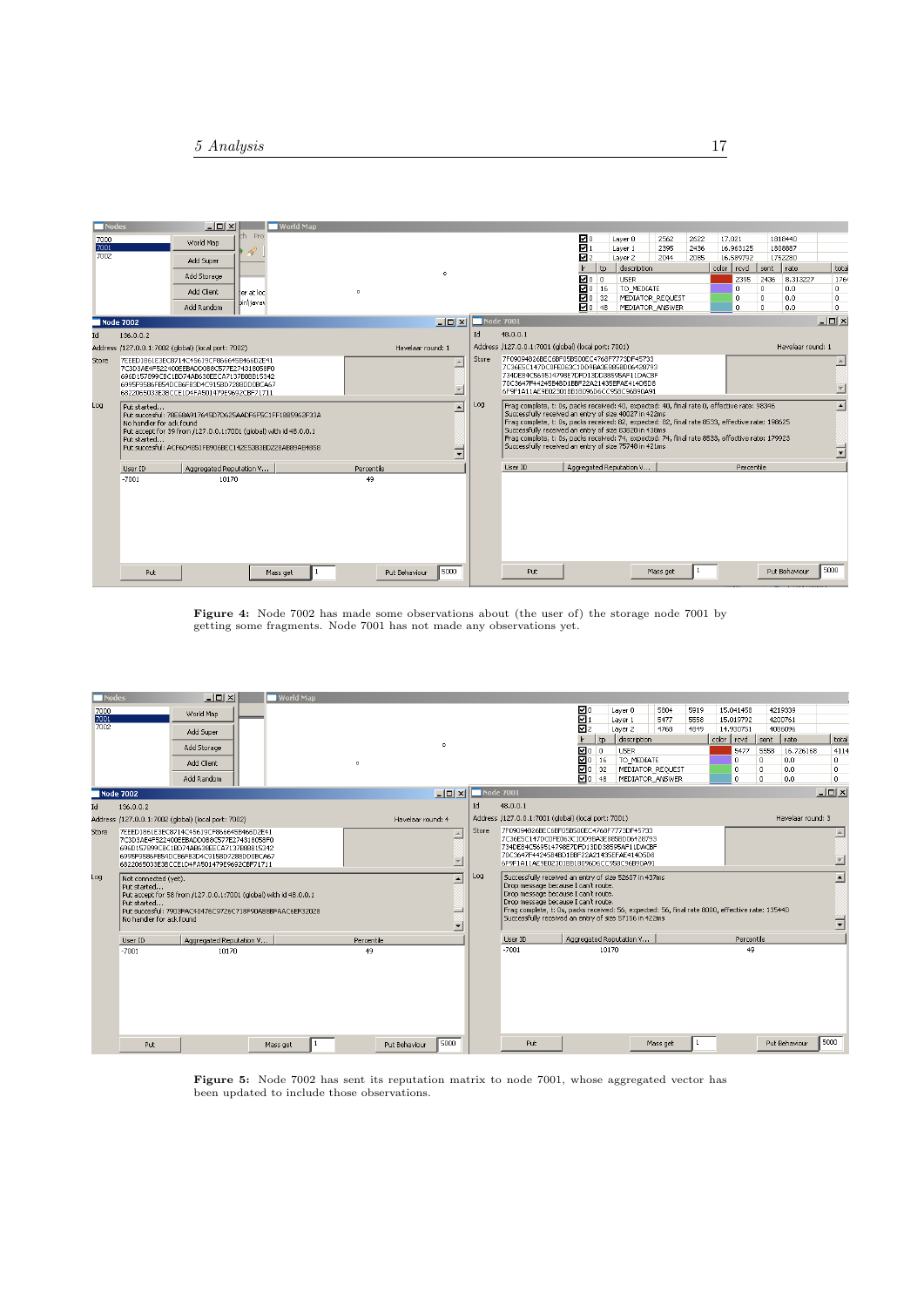The actual distribution of the upstream bandwidth (covered in [4.6\)](#page-12-0) was evaluated with a separate test unit and found to be correct and adequately fast.

# <span id="page-18-0"></span>6 Conclusions

## <span id="page-18-1"></span>6.1 Havalaar

The first evaluations, while being small scale, show that the Havelaar algorithm is sound and is a viable way of distributing the reputation values into the network. If the duration of a *Havelaar* round is chosen large enough, the substantial size of a reputation matrix should not put an insensible burden on an average user's network connection, especially with broadband internet access still on the rise. The impact on performance is negligible, as the most CPU-intensive tasks (serializing the reputation matrix, checking and aggregating received matrices) only need to be performed once a round and are not time-critical. There is still work to do, but we believe that with the Havelaar system, there exists for the first time a reliable, practical and efficient system for collecting reputation about users in a peer-to-peer network and using that information to provide incentives for contributing to the network. It can be hoped that other networks will follow suit, maybe learning from the experiences of *Havelaar*, so that the "freerider" becomes a problem of the past, and that peer-to-peer networks continue to thrive.

# <span id="page-18-2"></span>6.2 Personal Conclusions

I would like to give some personal thoughts about this thesis in this section. Never having worked with Eclipse before, I felt a bit intimidated by the prospect of working on a project this big (Kangoo consists now of over 50'000 source lines of code, divided into numerous modules). Also, my experiences with Java, while coming from different subjects during my studies, were not that great. However, it can be said that the Eclipse IDE in combination with the Java programming language make for a quick adaption phase and the comprehensive Java API documentation proved extremely valuable. The clean structure of Kangoo also helped (using Interface types instead of actual classes where appropriate, division of the code in various packages with well-defined and minimal interaction, adequate but not excessive documentation, to name a few aspects). Communication with my advisors was excellent. My e-mails with questions to specific parts of Kangoo were answered promptly and always helpfully.

Problems mainly arose due to the fact that a small scale simulation, helpful as it is, makes evaluation and testing not that meaningful, especially as *Havelaar* is explicitly designed for large networks, because it relies on large amounts of observations to achieve approximate results. Also, the fact that Kangoo itself is still in development led to some difficulties with hard-to-reproduce bugs that were difficult to trace back to their origins. Especially the Visualizer was in constant change and thus not always very stable (a fact that the author greatly contributed to. . . )

All in all, it can be said that the work on *Havelaar* was a very interesting and challenging task, especially with the prospect that the code written for this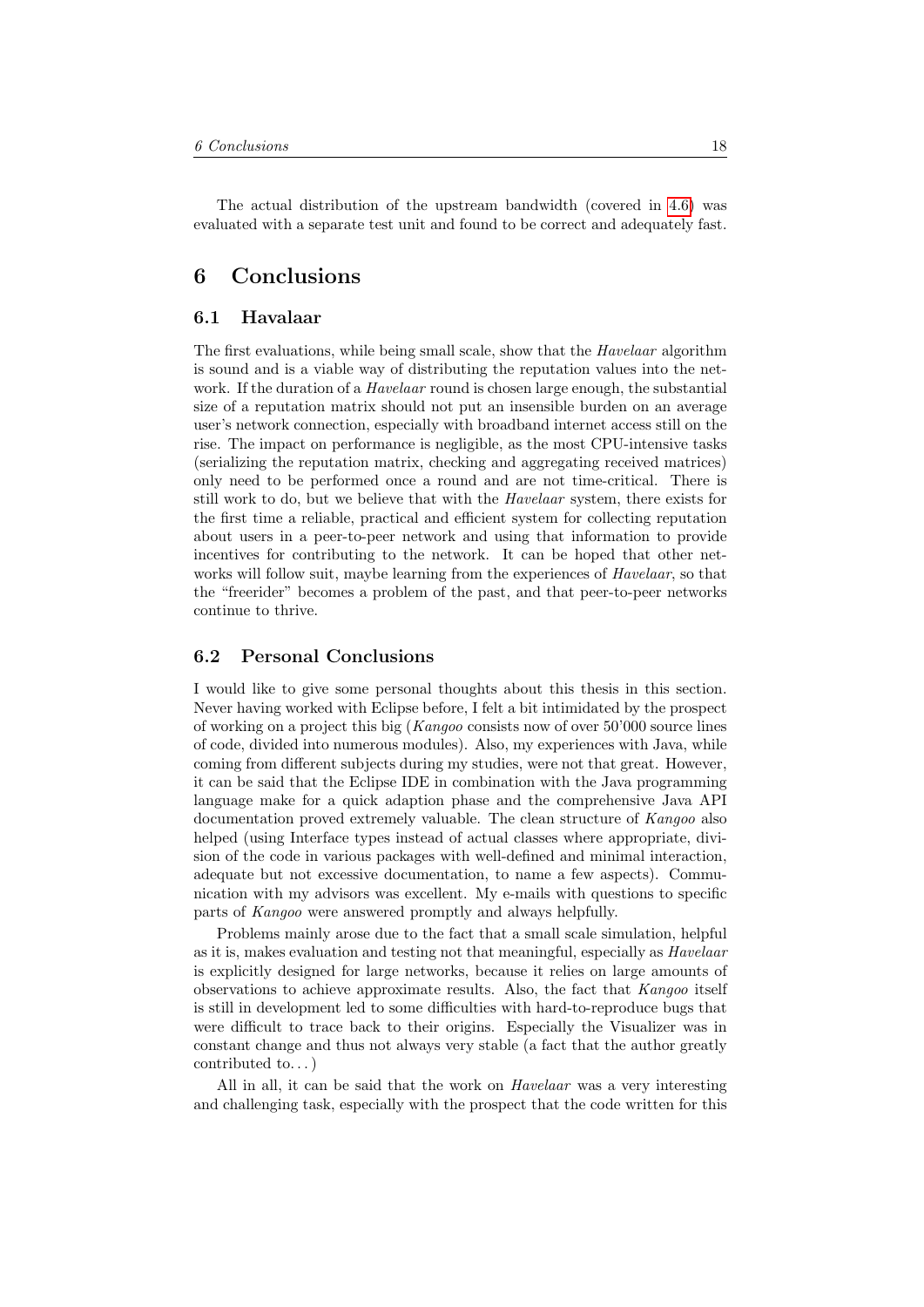thesis will perhaps later be run by millions of users around the globe. I finally wish to thank my principal advisors Dominik Grolimund and Luzius Meisser for the opportunity to work on Havelaar and Kangoo, and for all the feedback, support and enthusiasm they provided.